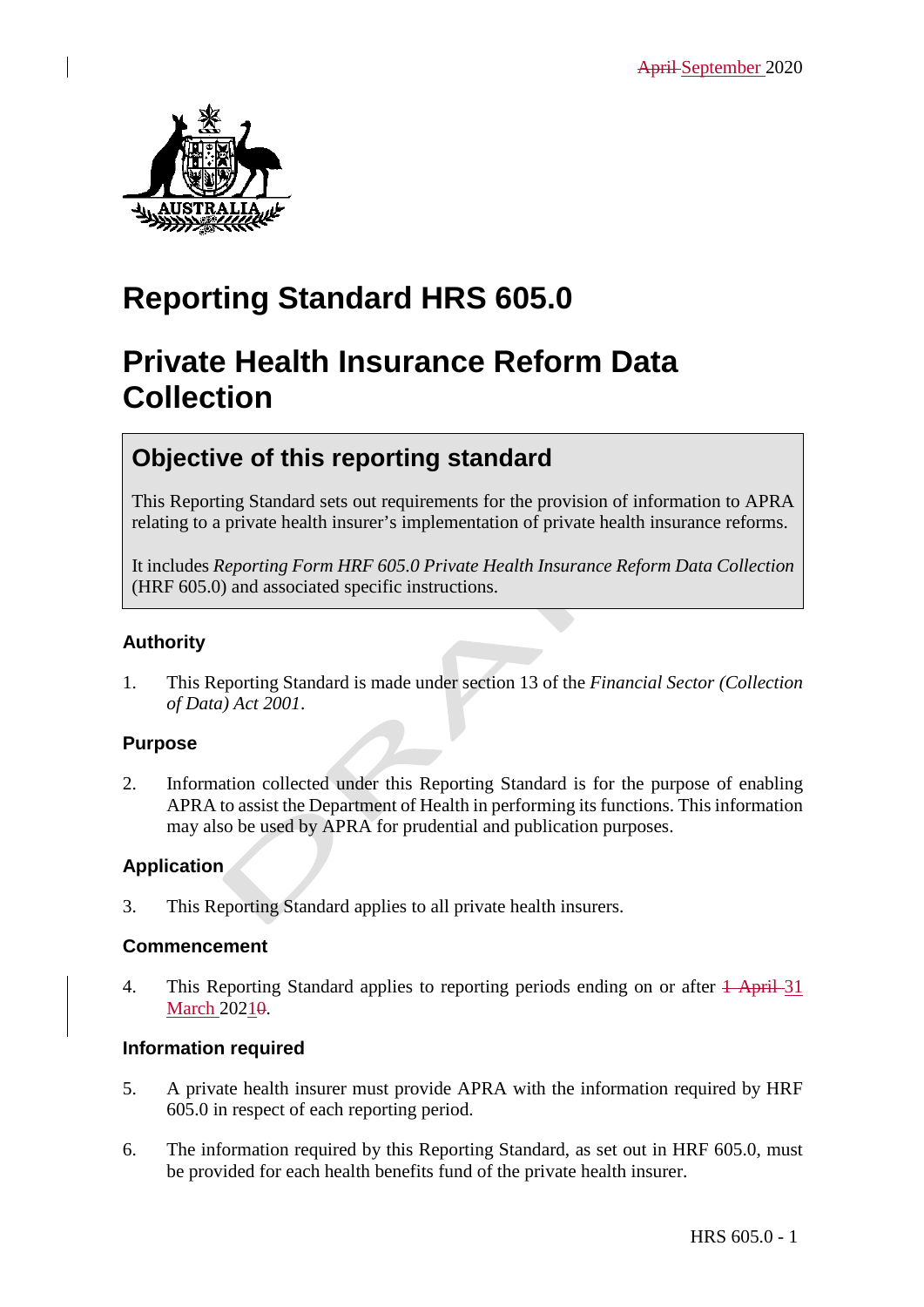#### **Form and method of submission**

7. The information required by this Reporting Standard must be given to APRA in an electronic method (i.e. a web-based solution) available on APRA's website, or by a method notified by APRA, in writing, prior to submission.

#### **Reporting periods and due dates**

- 8. Subject to paragraph 10 of this Reporting Standard, a private health insurer to which this Reporting Standard applies must provide the information required by this Reporting Standard in respect of each calendar quarter (i.e. the periods ending 30 September, 31 December, 31 March and 30 June).
- 9. Subject to paragraph 11 of this Reporting Standard, the information required by this Reporting Standard must be provided to APRA within 28 calendar days after the end of the reporting period to which the information relates.
- 10. APRA may change the reporting periods, or specified reporting periods, for a particular private health insurer, to require it to provide the information required by this Reporting Standard more frequently, or less frequently, having regard to:
	- (a) the particular circumstances of the private health insurer;
	- (b) the extent to which the information is required for the purposes of prudential supervision of the private health insurer; and
	- (c) the requirements of the Department of Health.
- 11. APRA may, in writing, grant a private health insurer an extension of a due date in which case the new due date will be the date specified in the notice of extension.

*Note:* For the avoidance of doubt, if the due date for a particular reporting period falls on a day other than a usual business day, a private health insurer is nonetheless required to submit the information required no later than the due date.

#### **Quality control**

- 12. All information provided by a private health insurer under this Reporting Standard must be the product of systems, processes and controls that have been reviewed and tested by the appointed auditor of the private health insurer as set out in *Prudential Standard HPS 310 Audit and Related Matters*. Relevant standards and guidance statements issued by the Auditing and Assurance Standards Board provide information on the scope and nature of the review and testing required from external auditors. This review and testing must be done on an annual basis or more frequently if necessary to enable the external auditor to form an opinion on the accuracy and reliability of the information provided by a private health insurer under this Reporting Standard.
- 13. All information provided by a private health insurer under this Reporting Standard must be subject to systems, processes and controls developed by the private health insurer for the internal review and authorisation of that information. These systems, processes and controls are to assure the completeness and reliability of the information provided.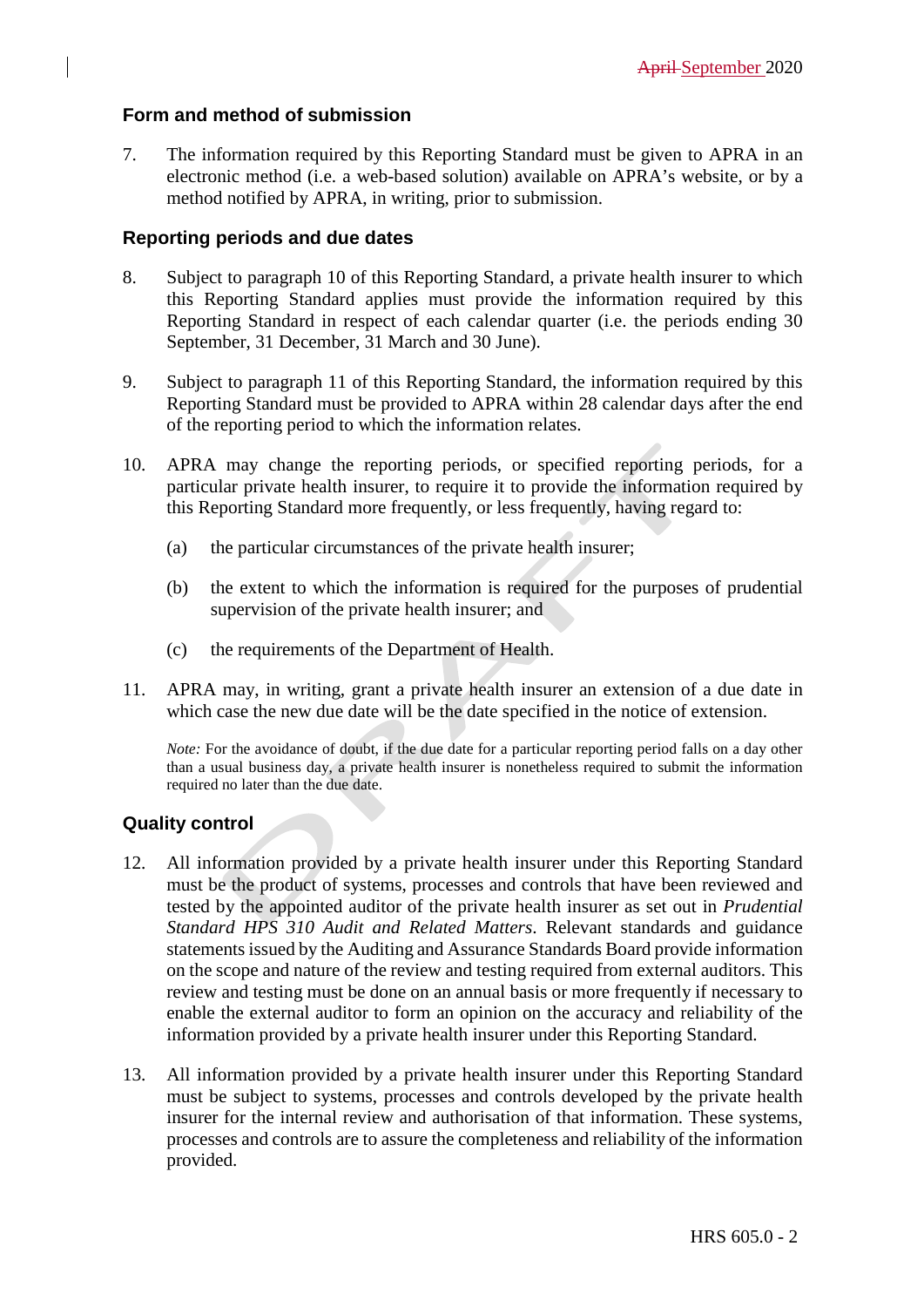#### **Authorisation**

14. A person who submits the information required under this Reporting Standard must be authorised, in writing, by an officer of the private health insurer.

#### **Minor alterations to forms and instructions**

- 15. APRA may make minor variations to:
	- (a) a form that is part of this Reporting Standard, and the instructions to such a form, to correct technical, programming or logical errors, inconsistencies or anomalies; or
	- (b) the instructions to a form, to clarify the application to the form,

without changing any substantive requirement in the form or instructions.

16. If APRA makes such a variation, it must notify each private health insurer that is required to report under this Reporting Standard.

#### **Interpretation**

17. In this Reporting Standard:

*APRA* means the Australian Prudential Regulation Authority established under the *Australian Prudential Regulation Authority Act 1998.*

*due date* means the relevant due date under paragraph 9 or, if applicable, the date on a notice of extension given under paragraph 11 of this Reporting Standard.

*officer* has the meaning in the *Private Health Insurance (Prudential Supervision) Act 2015.*

*private health insurer* has the meaning in the *Private Health Insurance (Prudential Supervision) Act 2015*.

*reporting period* means a period mentioned in paragraph 8 or, if applicable, a period specified under paragraph 10 of this Reporting Standard.

- 18. Unless the contrary intention appears, a reference to an Act, Prudential Standard or Reporting Standard is a reference to the instrument as in force or existing from time to time.
- 19. Where this Reporting Standard provides for APRA to exercise a power or discretion, this power or discretion is to be exercised in writing.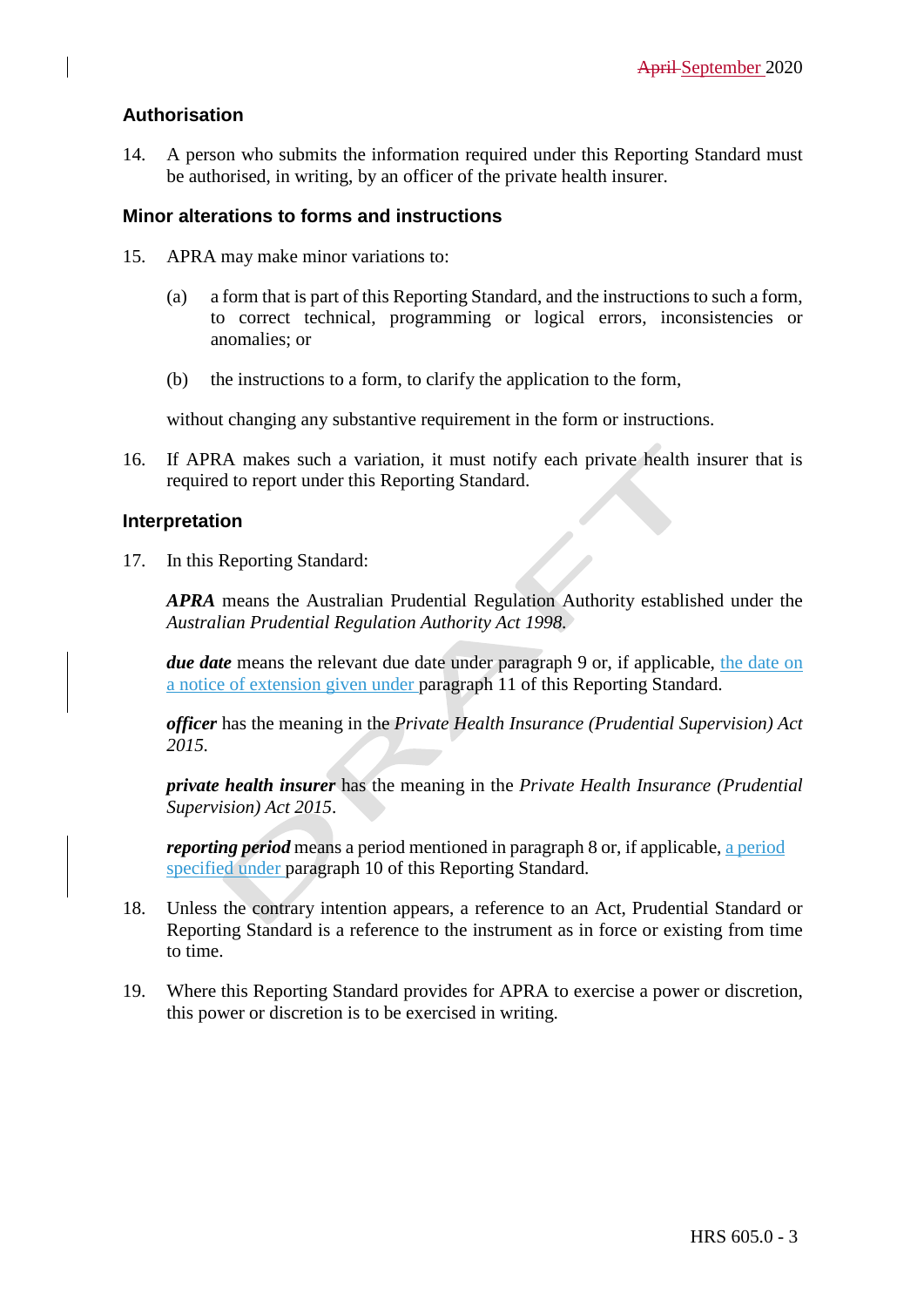AprilSeptember 2020

| e waiting<br>ıption |
|---------------------|
|                     |
| d                   |
| able                |

# **HRF\_605\_0: Private Health Insurance Reform Data Collection**

## **1. Movements of insured persons**

| Number of<br>persons<br>movements | <b>Sex</b>                              | Age | Policy or person movement<br>reason | <b>Private</b><br>hospital<br>insurance<br>product<br>tiers | <b>Policy treatment type</b>            | Geography  | <b>Psychiatric care waiting</b><br>period exemption |
|-----------------------------------|-----------------------------------------|-----|-------------------------------------|-------------------------------------------------------------|-----------------------------------------|------------|-----------------------------------------------------|
| (1)                               | (2)                                     | (3) | (4)                                 | (5)                                                         | (6)                                     | (7)        | (8)                                                 |
|                                   | Female                                  |     | Discontinued                        | <b>Basic</b>                                                | General treatment only                  | <b>NSW</b> | Used                                                |
|                                   | Male                                    |     | New                                 | <b>Bronze</b>                                               | Hospital and general treatment combined | <b>VIC</b> | Not used                                            |
|                                   | Other                                   |     | Transfer from another fund          | Silver                                                      | Hospital treatment only                 | QLD        | Not applicable                                      |
|                                   | Not stated or<br>inadequately described |     | Transfer from another policy        | Gold                                                        |                                         | <b>SA</b>  |                                                     |
|                                   |                                         |     | Transfer from another state         | Not<br>applicable                                           |                                         | <b>WA</b>  |                                                     |
|                                   |                                         |     | Transfer to another policy          |                                                             |                                         | <b>TAS</b> |                                                     |
|                                   |                                         |     | Transfer to another state           |                                                             |                                         | <b>ACT</b> |                                                     |
|                                   |                                         |     |                                     |                                                             |                                         | <b>NT</b>  |                                                     |
| <b>2. Insured Persons</b>         |                                         |     |                                     |                                                             |                                         |            |                                                     |

### **2. Insured Persons**

| <b>Number of</b><br>persons | <b>Sex</b>                              | Age | <b>Private</b><br>hospital<br>insurance<br>product tiers | Policy cover type           | <b>Policy treatment type</b>               | <b>Excess and co-payment amount</b> | Age-<br>based<br>discount<br>amount | Geography           | <b>Psychiatric care waiting<br/>period exemption</b> |
|-----------------------------|-----------------------------------------|-----|----------------------------------------------------------|-----------------------------|--------------------------------------------|-------------------------------------|-------------------------------------|---------------------|------------------------------------------------------|
| (1)                         | (2)                                     | (3) | (4)                                                      | (5)                         | (6)                                        | (7)                                 | (8)                                 | (9)                 | (10)                                                 |
|                             | Female                                  |     | Basic                                                    | Single                      | General treatment only                     |                                     | N/A                                 | <b>NSW</b>          | Used                                                 |
|                             | Male                                    |     | <b>Bronze</b>                                            | Family                      | Hospital and general treatment<br>combined |                                     | 2%                                  | <b>VIC</b>          | Not used                                             |
|                             | Other                                   |     | Silver                                                   | Single parent               | Hospital treatment only                    |                                     | 4%                                  | QLD                 | Not applicable                                       |
|                             | Not stated or inadequately<br>described |     | Gold<br>Not                                              | Couple                      |                                            |                                     | 6%                                  | <b>SA</b>           |                                                      |
|                             |                                         |     | applicable                                               | Two plus persons, no adults |                                            |                                     | 8%                                  | WA                  |                                                      |
|                             |                                         |     |                                                          | Three plus adults           |                                            |                                     | 10%                                 | <b>TAS</b>          |                                                      |
|                             |                                         |     |                                                          |                             |                                            |                                     |                                     | <b>ACT</b><br>----- |                                                      |
|                             |                                         |     |                                                          |                             |                                            |                                     |                                     | <b>NT</b>           |                                                      |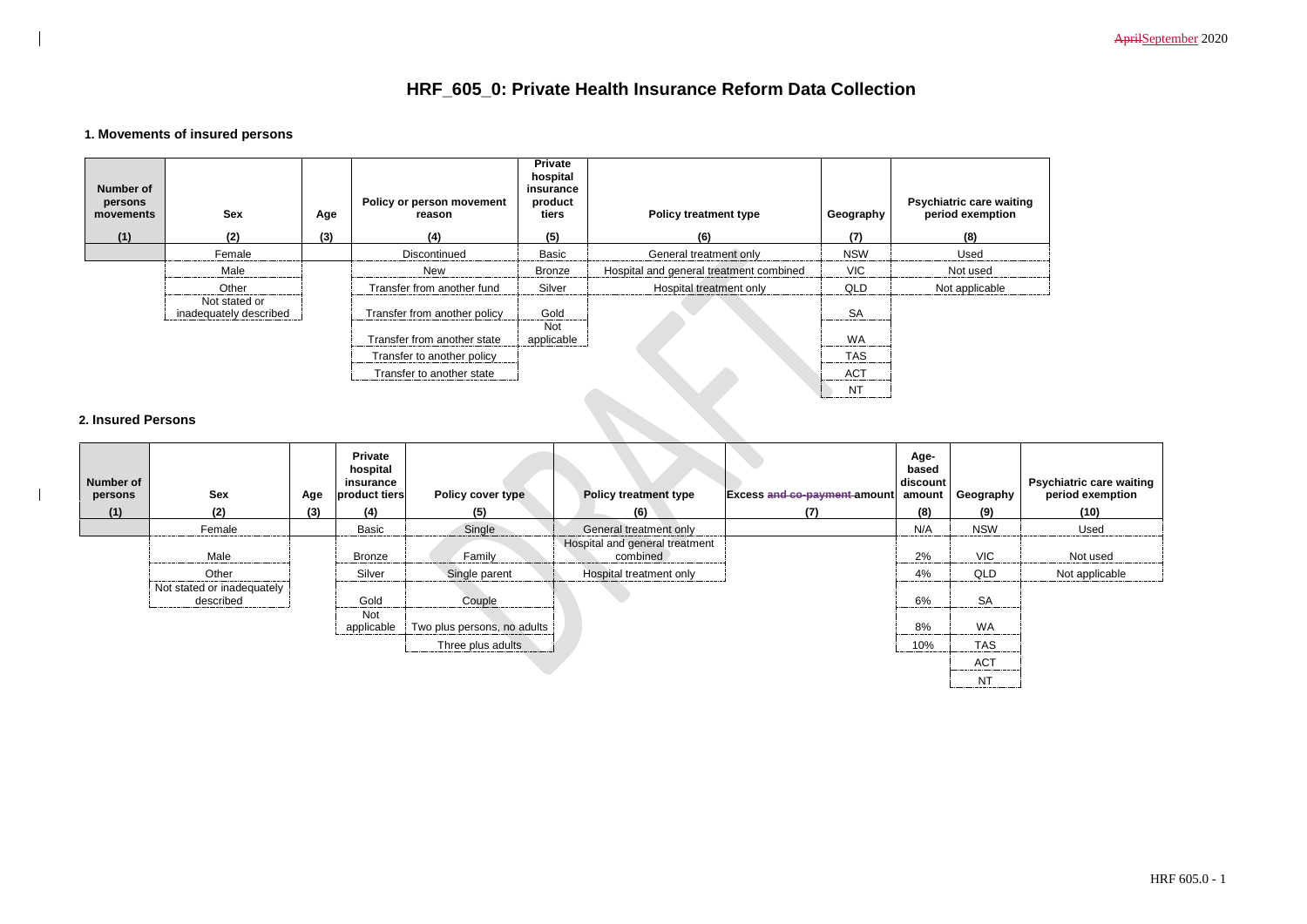AprilSeptember 2020

### **3. Policies**

| <b>Number</b><br>of<br>policies<br>(1) | <b>Private hospital</b><br>insurance<br>product tiers<br>(2) | <b>Policy cover type</b><br>(3) | <b>Policy treatment type</b><br>(4)     | Excess and co-payment amount<br>(5) | Geography<br>(6) |
|----------------------------------------|--------------------------------------------------------------|---------------------------------|-----------------------------------------|-------------------------------------|------------------|
|                                        | <b>Basic</b>                                                 | Single                          | General treatment only                  |                                     | <b>NSW</b>       |
|                                        | Bronze                                                       | Family                          | Hospital and general treatment combined |                                     | <b>VIC</b>       |
|                                        | Silver                                                       | Single parent                   | Hospital treatment only                 |                                     | QLD              |
|                                        | Gold                                                         | Couple                          |                                         |                                     | <b>SA</b>        |
|                                        | Not applicable                                               | Two plus persons, no adults     |                                         |                                     | <b>WA</b>        |
|                                        |                                                              | Three plus adults               |                                         |                                     | <b>TAS</b>       |
|                                        |                                                              |                                 |                                         |                                     | <b>ACT</b>       |
|                                        |                                                              |                                 |                                         |                                     | NT               |

## **4. Hospital Sservices, benefits, fees charged, treatment days and episodes**

| <b>Psychiatric care</b><br>waiting period<br>exemption<br>(143) |
|-----------------------------------------------------------------|
| Used                                                            |
| Not used                                                        |
| Not applicable                                                  |

| <b>Number</b><br>of<br>services | <b>Benefits</b><br>paid | Fees<br>charged | Treatment<br>days | <b>Episodes</b> | Age | <b>Hospital and</b><br>hospital substitute Psychiatric<br>treatment types                                                | care | Geography                             | <b>Admission</b>     | <b>Hospital type</b> | Private hospital<br>type | Length of<br>treatment | Psychiatric car<br>waiting period<br>exemption |
|---------------------------------|-------------------------|-----------------|-------------------|-----------------|-----|--------------------------------------------------------------------------------------------------------------------------|------|---------------------------------------|----------------------|----------------------|--------------------------|------------------------|------------------------------------------------|
| (1)                             | (2)                     | (3)             | (4)               | (5)             | (6) | (7)                                                                                                                      | (8)  | (9)(8)                                | (10)(9)              | (11)(40)             | (12)(44)                 | (13)(12)               | (143)                                          |
|                                 |                         |                 |                   |                 |     | Medical services-<br>other than psychiatric<br>services                                                                  | Yes  | <b>NSW</b>                            | First admission      | Public hospital      | Day                      | Overnight              | Used                                           |
|                                 |                         |                 |                   |                 |     | <b>Other</b> Medical<br>services-                                                                                        |      |                                       |                      |                      |                          |                        |                                                |
|                                 |                         |                 |                   |                 |     | psychiatric services                                                                                                     | No.  | VIC                                   | Subsequent admission | Private hospital     | Not day                  | Day                    | Not used                                       |
|                                 |                         |                 |                   |                 |     | <b>ProstheticsOther</b>                                                                                                  |      | <b>QLD</b>                            | Not applicable       | Hospital substitute  | Not applicable           | Not applicable         | Not applicable                                 |
|                                 |                         |                 |                   |                 |     | Hospital cover - travel<br>and<br>accommodationProst<br>hetics<br><b>Not</b><br>applicableHospital<br>cover - travel and |      | <b>SA</b>                             |                      | Not hospital         |                          |                        |                                                |
|                                 |                         |                 |                   |                 |     | accommodation                                                                                                            |      | <b>WA</b>                             |                      |                      |                          |                        |                                                |
|                                 |                         |                 |                   |                 |     | Not applicable                                                                                                           |      | <b>TAS</b><br><b>ACT</b><br><b>NT</b> |                      |                      |                          |                        |                                                |
|                                 |                         |                 |                   |                 |     |                                                                                                                          |      |                                       |                      |                      |                          |                        |                                                |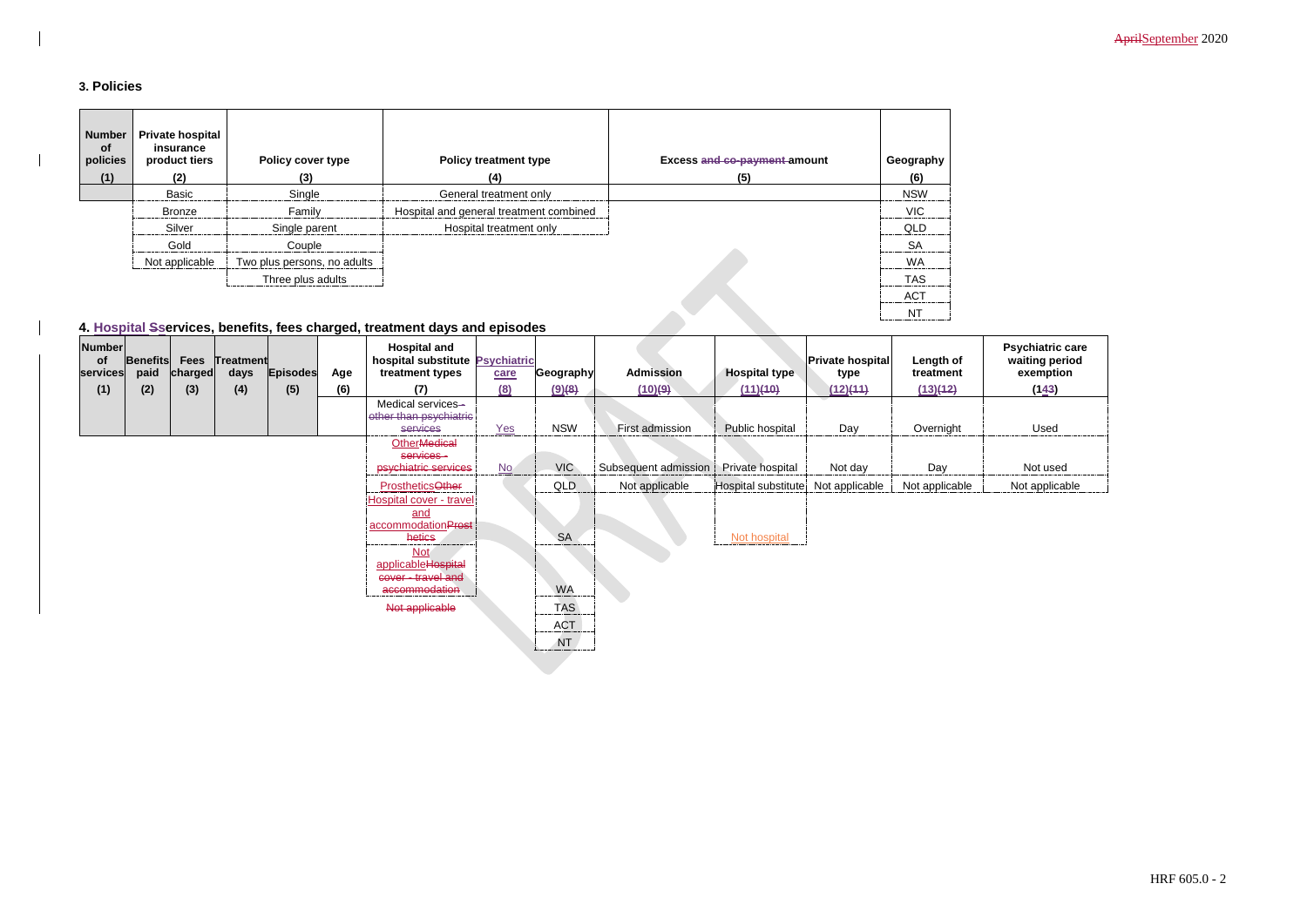# **Reporting Form HRF 605.0**

# **Private Health Insurance Reform Data Collection**

# **Instruction Guide**

This instruction guide is designed to assist in the completion of *Reporting Form HRF 605.0 Private Health Insurance Reform Data Collection* (HRF 605.0). This form collects information on a private health insurer's (PHI's) implementation of the Government's private health insurance reforms announced in October 2017.

## **General directions and notes**

## **Reporting entity**

HRF 605.0 must be completed by all PHIs for each health benefits fund of the PHI.

## **Reporting period**

This form is to be completed in respect of each calendar quarter (i.e. the periods ending 30 September, 31 December, 31 March and 30 June).

### **Unit of measurement**

This form must be completed in whole Australian dollars (no decimal place).

## **Definitions**

Terms highlighted in *bold italics* indicate that the definition is provided in these instructions.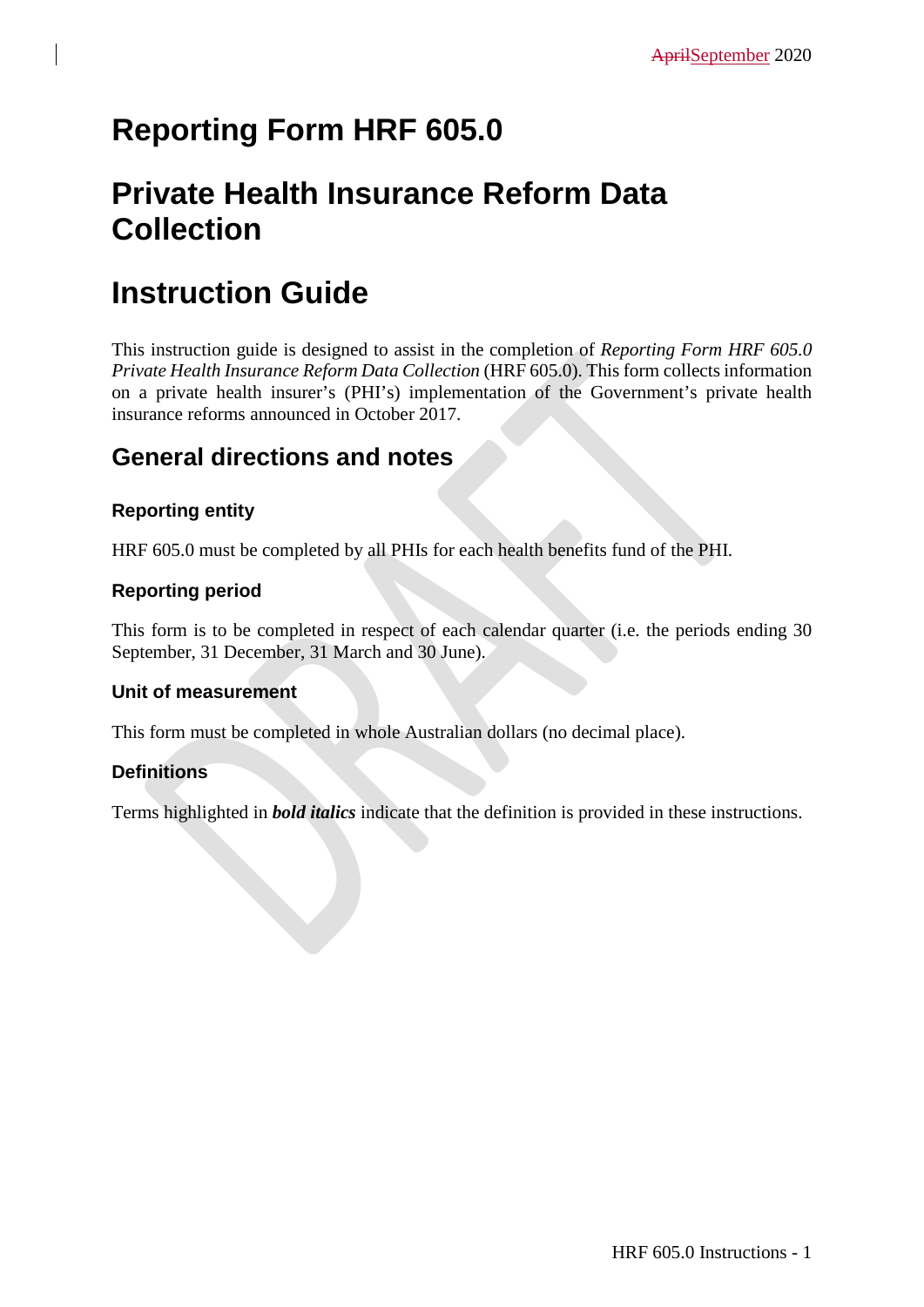| Age                                   | Means the age of the insured person at the date of treatment, or where no<br>treatment is provided, the age of the person at the end of the <i>reporting</i>                                                                                                                                                                                                                                                                                                                                                                                                                                                                                                                                                                                                                                                                                                                                                                                                                                                                                                                                                                                                                                                                 |
|---------------------------------------|------------------------------------------------------------------------------------------------------------------------------------------------------------------------------------------------------------------------------------------------------------------------------------------------------------------------------------------------------------------------------------------------------------------------------------------------------------------------------------------------------------------------------------------------------------------------------------------------------------------------------------------------------------------------------------------------------------------------------------------------------------------------------------------------------------------------------------------------------------------------------------------------------------------------------------------------------------------------------------------------------------------------------------------------------------------------------------------------------------------------------------------------------------------------------------------------------------------------------|
|                                       | period.                                                                                                                                                                                                                                                                                                                                                                                                                                                                                                                                                                                                                                                                                                                                                                                                                                                                                                                                                                                                                                                                                                                                                                                                                      |
|                                       | Where an insured person changes age during an episode:                                                                                                                                                                                                                                                                                                                                                                                                                                                                                                                                                                                                                                                                                                                                                                                                                                                                                                                                                                                                                                                                                                                                                                       |
|                                       | a) the episode is to be reported in the age that the episode was finalised;<br>b) the days and benefits are to be reported for the age in which they<br>were incurred (e.g. a 20 day episode with an accommodation cost of<br>\$200 per day, where the insured person turned 50 on day 4, is<br>reported as: 1 episode under 50-54, 3 days under 45-49 and 17 days<br>under 50-54, \$600 under 45-49 and \$3,400 under 50-54)<br>Note: apportionment of benefits by the number of days in each age<br>only relates to the case where the treatment covers more than one<br>age, for example an invoice is received for accommodation for a<br>period where the person had a number of days in one age group and<br>a number of days in another age group. In the case where individual<br>treatments are paid during a single episode where the person moves<br>from one age group to another the benefits paid for those treatments<br>should be reported against the age of the person as at the date of the<br>treatment. Do not sum all benefits paid over an episode spanning<br>two age groups and then apportion them over the age groups; and<br>services are reported under the age at the date of treatment.<br>c) |
| <b>Basic</b> (private                 | Means a health insurance policy (policy) that:                                                                                                                                                                                                                                                                                                                                                                                                                                                                                                                                                                                                                                                                                                                                                                                                                                                                                                                                                                                                                                                                                                                                                                               |
| hospital<br><i>insurance</i>          | a) covers <i>hospital treatment</i> ;<br>covers at least the treatments in all of the clinical categories<br>b)                                                                                                                                                                                                                                                                                                                                                                                                                                                                                                                                                                                                                                                                                                                                                                                                                                                                                                                                                                                                                                                                                                              |
| product tier)                         | indicated for a basic policy in Schedule 4 of the Private Health                                                                                                                                                                                                                                                                                                                                                                                                                                                                                                                                                                                                                                                                                                                                                                                                                                                                                                                                                                                                                                                                                                                                                             |
|                                       | Insurance (Complying Product) Rules 2015; and                                                                                                                                                                                                                                                                                                                                                                                                                                                                                                                                                                                                                                                                                                                                                                                                                                                                                                                                                                                                                                                                                                                                                                                |
|                                       | c) is not a <b>Gold</b> , <b>Silver</b> , or <b>Bronze</b> policy.                                                                                                                                                                                                                                                                                                                                                                                                                                                                                                                                                                                                                                                                                                                                                                                                                                                                                                                                                                                                                                                                                                                                                           |
| <b>Bronze</b> (private                | Means a policy that:                                                                                                                                                                                                                                                                                                                                                                                                                                                                                                                                                                                                                                                                                                                                                                                                                                                                                                                                                                                                                                                                                                                                                                                                         |
| hospital                              | a) covers <i>hospital treatment</i> ;                                                                                                                                                                                                                                                                                                                                                                                                                                                                                                                                                                                                                                                                                                                                                                                                                                                                                                                                                                                                                                                                                                                                                                                        |
| <i>insurance</i>                      | b) covers at least the treatments in all of the clinical categories                                                                                                                                                                                                                                                                                                                                                                                                                                                                                                                                                                                                                                                                                                                                                                                                                                                                                                                                                                                                                                                                                                                                                          |
| <i>product tier</i> )                 | indicated for a bronze policy in Schedule 4 of the Private Health<br><i>Insurance (Complying Product) Rules 2015; and</i>                                                                                                                                                                                                                                                                                                                                                                                                                                                                                                                                                                                                                                                                                                                                                                                                                                                                                                                                                                                                                                                                                                    |
|                                       | c) is not a <b>Gold</b> or <b>Silver</b> policy.                                                                                                                                                                                                                                                                                                                                                                                                                                                                                                                                                                                                                                                                                                                                                                                                                                                                                                                                                                                                                                                                                                                                                                             |
|                                       |                                                                                                                                                                                                                                                                                                                                                                                                                                                                                                                                                                                                                                                                                                                                                                                                                                                                                                                                                                                                                                                                                                                                                                                                                              |
| Couple (policy<br>cover type)         | Means a policy under which two adults are insured (and no-one else).                                                                                                                                                                                                                                                                                                                                                                                                                                                                                                                                                                                                                                                                                                                                                                                                                                                                                                                                                                                                                                                                                                                                                         |
| Day (length of<br><i>treatment</i> )  | Means the treatment is one day only.                                                                                                                                                                                                                                                                                                                                                                                                                                                                                                                                                                                                                                                                                                                                                                                                                                                                                                                                                                                                                                                                                                                                                                                         |
| Day (private<br><i>hospital type)</i> | Means a private hospital that is not licensed or otherwise permitted to<br>provide treatment that includes part of an overnight stay at a hospital.                                                                                                                                                                                                                                                                                                                                                                                                                                                                                                                                                                                                                                                                                                                                                                                                                                                                                                                                                                                                                                                                          |

 $\begin{array}{c} \rule{0pt}{2.5ex} \rule{0pt}{2.5ex} \rule{0pt}{2.5ex} \rule{0pt}{2.5ex} \rule{0pt}{2.5ex} \rule{0pt}{2.5ex} \rule{0pt}{2.5ex} \rule{0pt}{2.5ex} \rule{0pt}{2.5ex} \rule{0pt}{2.5ex} \rule{0pt}{2.5ex} \rule{0pt}{2.5ex} \rule{0pt}{2.5ex} \rule{0pt}{2.5ex} \rule{0pt}{2.5ex} \rule{0pt}{2.5ex} \rule{0pt}{2.5ex} \rule{0pt}{2.5ex} \rule{0pt}{2.5ex} \rule{0$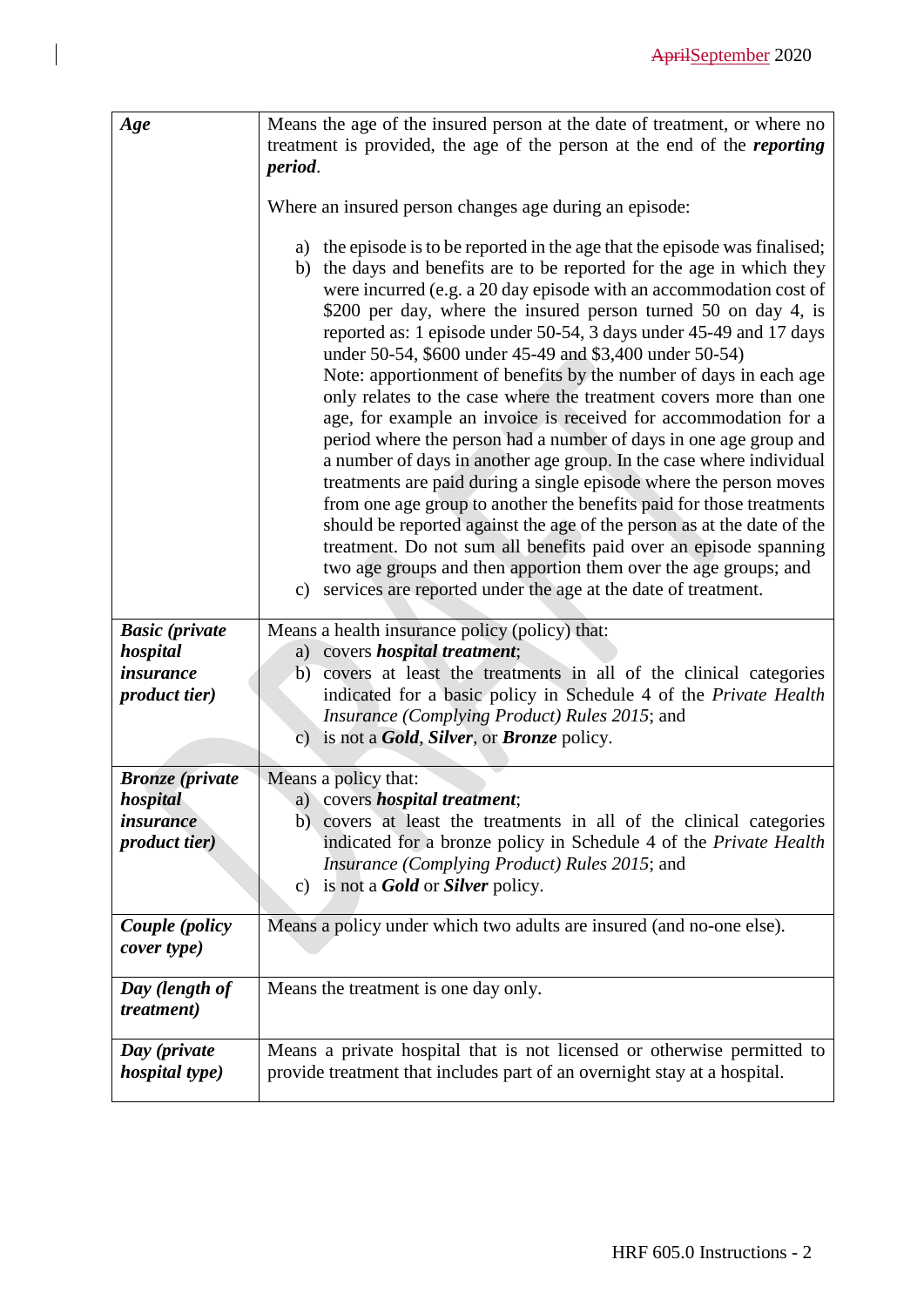| <b>Discontinued</b>   | Means policies and insured persons leaving the health fund. Represents the                                                                         |
|-----------------------|----------------------------------------------------------------------------------------------------------------------------------------------------|
| (policy or person     | balancing item for the aggregate fund coverage from one quarter to the next.                                                                       |
| movement)             | This includes:                                                                                                                                     |
|                       | deaths (decrease in insured persons, not necessarily policies);                                                                                    |
|                       | suspended policies, where they are not included in the coverage                                                                                    |
|                       | count for risk equalisation purposes; and                                                                                                          |
|                       | policies with <i>hospital and general treatment combined</i> that drop                                                                             |
|                       | <i>hospital treatment</i> cover or drop general treatment cover.                                                                                   |
| Excess and co-        | Means an amount of money a policy holder agrees to pay before private                                                                              |
| <b>payments</b>       | health insurance benefits are payable. A co-payment could apply every                                                                              |
|                       | time a person insured under the policy goes to hospital in a year, or aAn                                                                          |
|                       | excess may be capped at a total amount for the year. The terms excess and                                                                          |
|                       | co-payments are sometimes referred to as front end deductibles and are                                                                             |
|                       | similar in meaning.                                                                                                                                |
|                       |                                                                                                                                                    |
|                       | For taxation purposes those taxpayers who would be subject to the<br>Medicare Levy Surcharge are exempted if they have a <i>hospital treatment</i> |
|                       | policy with an <i>excess</i> no greater than \$750 for a policy covering a single                                                                  |
|                       | person or an <i>excess</i> no greater than \$1,500 for a policy covering more than                                                                 |
|                       | one person.                                                                                                                                        |
|                       |                                                                                                                                                    |
|                       | <i>Excess and co-payments</i> -policies includes all policy holders who                                                                            |
|                       | contribute to <i>hospital treatment</i> policies under which an agreed, excess                                                                     |
|                       | amount is paid by the policy holder for <i>hospital treatment</i> and/or general                                                                   |
|                       | <i>treatment</i> services, reducing the benefit otherwise payable in exchange for                                                                  |
|                       | lower premium costs.                                                                                                                               |
|                       |                                                                                                                                                    |
|                       | <i>Excess</i> (front-end deductible)                                                                                                               |
|                       | An excess is an amount of money a policy holder agrees to pay for a hospital                                                                       |
|                       | stay before health fund benefits are payable. For example, if a policy has an                                                                      |
|                       | excess of \$200, the insured person will be required to pay the first \$200 of                                                                     |
|                       | the hospital costs if they go to hospital as a private patient. An excess could                                                                    |
|                       | apply every time the insured person goes to hospital in a year, or it may be                                                                       |
|                       | capped at a total amount that will be paid in each year.                                                                                           |
|                       | Co-payment                                                                                                                                         |
|                       | With a co-payment, a policy holder agrees to pay an agreed amount each                                                                             |
|                       | time a service is provided. For example, a policy may have a co-payment                                                                            |
|                       | clause that requires payment for the first \$50 for each day's hospital                                                                            |
|                       | accommodation. If the policy has such a co-payment and they were in                                                                                |
|                       | hospital for 5 days, they would have to pay \$250 (\$50 x 5). The total amount                                                                     |
|                       | of co-payment that can be paid in a year is often limited to a set maximum                                                                         |
|                       | amount.                                                                                                                                            |
| <b>Family</b> (policy | Means a policy under which three or more people are insured, only two of                                                                           |
| cover type)           | whom are adults.                                                                                                                                   |
|                       |                                                                                                                                                    |
| <b>Female</b> (sex)   | Means persons who have female or predominantly feminine biological                                                                                 |
|                       | characteristics, or female sex assigned at birth.                                                                                                  |
|                       |                                                                                                                                                    |

 $\begin{array}{c} \hline \end{array}$ 

 $\begin{array}{c} \hline \end{array}$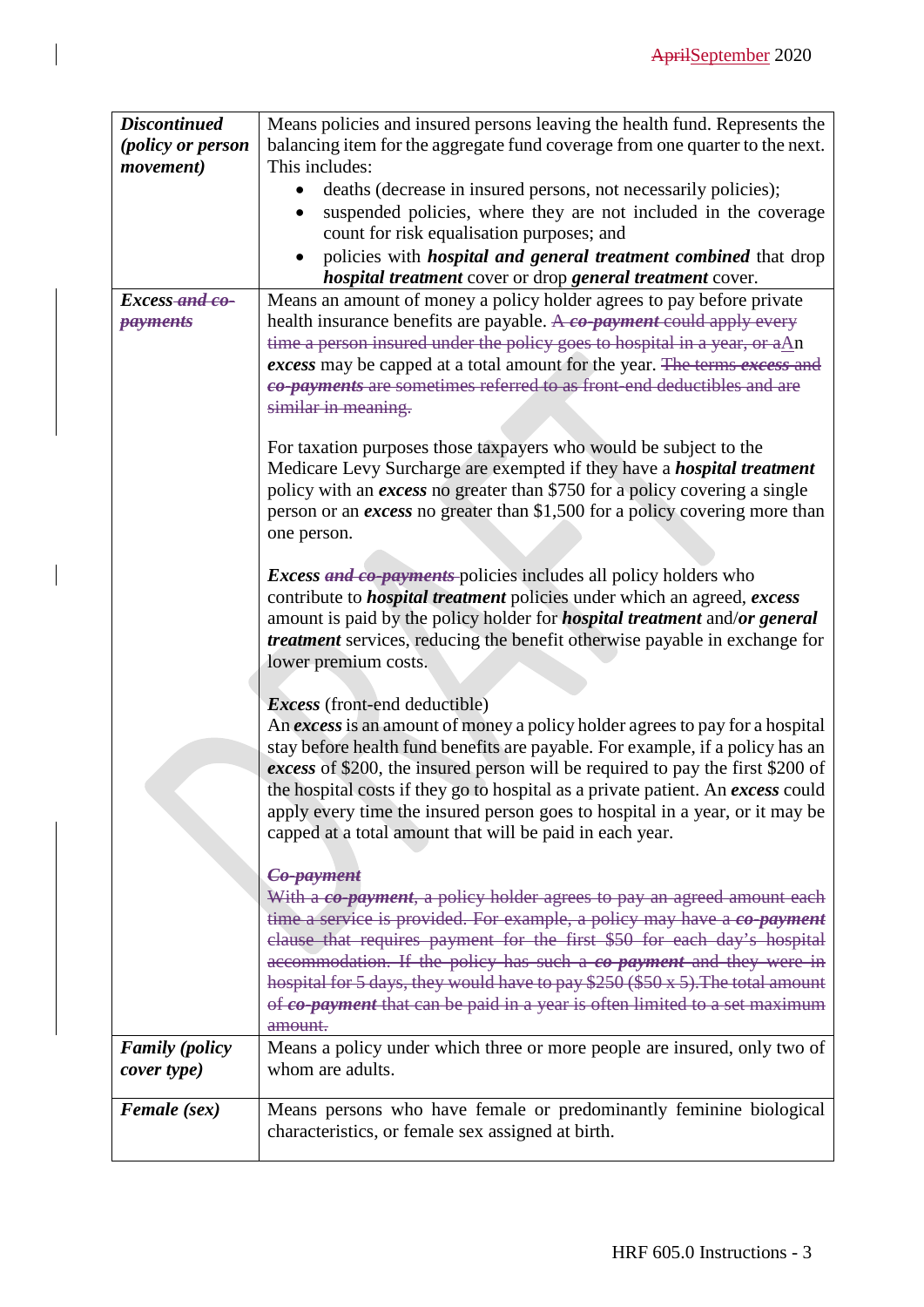| <b>General</b><br>treatment                                                                                          | Has the meaning given by the Private Health Insurance Act 2007 (PHI Act).                                                                                                                                                                                                                                                                                                                                                                                              |
|----------------------------------------------------------------------------------------------------------------------|------------------------------------------------------------------------------------------------------------------------------------------------------------------------------------------------------------------------------------------------------------------------------------------------------------------------------------------------------------------------------------------------------------------------------------------------------------------------|
| <b>General</b><br>treatment only<br><i>(policy treatment</i> )<br>type)                                              | Means a policy that does not cover hospital or hospital-substitute<br>treatments.                                                                                                                                                                                                                                                                                                                                                                                      |
| Gold (private<br>hospital<br><i>insurance</i><br>product tier)                                                       | Means a policy that:<br>a) covers <i>hospital treatment</i> ; and<br>b) covers the treatments in all of the clinical categories indicated for a<br>gold policy in Schedule 4 of the Private Health Insurance<br>(Complying Product) Rules 2015.                                                                                                                                                                                                                        |
| Hospital cover -<br>travel and<br>accommodation<br>(hospital and<br>hospital<br>substitute<br><i>treatment type)</i> | Means accommodation expenses for a parent/partner to accompany a<br>patient who is an in-patient of a public or private hospital. It is also in<br>relation to travel costs where a patient receives treatment at a hospital more<br>than a specified distance from a patient's home and in circumstances where<br>the patient chooses not to be an in-patient.<br>These benefits should be recorded against the <i>age</i> of the patient, not the<br>parent/partner. |
| <b>Hospital</b> and<br>general<br>treatment<br>combined<br><i>(policy treatment)</i><br>type)                        | Means a policy that covers <i>hospital</i> and <i>general treatments</i> .                                                                                                                                                                                                                                                                                                                                                                                             |
| Hospital<br>treatment                                                                                                | Has the meaning given by the PHI Act.                                                                                                                                                                                                                                                                                                                                                                                                                                  |
| <b>Hospital</b><br>treatment only<br>(policy treatment<br>type)                                                      | Means a policy that covers only <i>hospital treatments</i> .                                                                                                                                                                                                                                                                                                                                                                                                           |
| Male (sex)                                                                                                           | Means persons who have male or predominantly masculine biological<br>characteristics, or male sex assigned at birth.                                                                                                                                                                                                                                                                                                                                                   |
| <b>Medical services</b><br>(hospital and<br>hospital<br>substitute<br><i>treatment type)</i>                         | Means benefits paid for both <i>medical services</i> -other than <i>psychiatric</i><br>services and <i>medical services - psychiatric services</i> provided as part of<br><i>hospital treatment</i> or hospital-substitute treatment if a Medicare benefit is<br>payable for the service.                                                                                                                                                                              |

 $\begin{array}{c} \end{array}$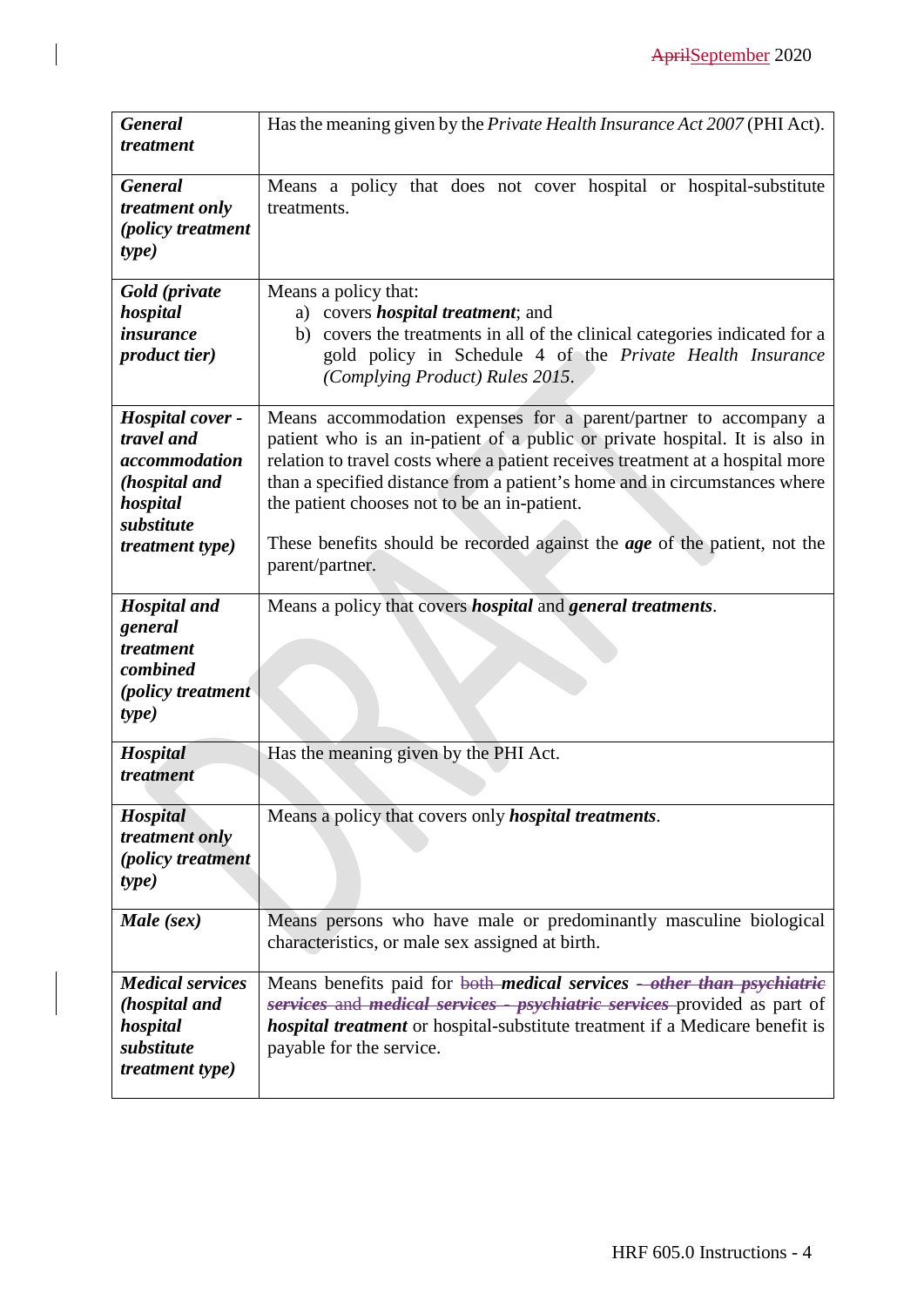| <b>Medical services</b>   | Means benefits paid for <i>medical services</i> , excluding <i>medical services</i> -          |
|---------------------------|------------------------------------------------------------------------------------------------|
| <del>- other than</del>   | <i>psychiatric services</i> , provided as part of <i>hospital treatment</i> or hospital-       |
| <i>psychiatrie</i>        | substitute treatment if a Medicare benefit is payable for the service.                         |
| services                  |                                                                                                |
| (hospital and             |                                                                                                |
| <b>hospital</b>           |                                                                                                |
| <b>substitute</b>         |                                                                                                |
| treatment type)           |                                                                                                |
|                           |                                                                                                |
| <b>Medical services</b>   | Means <i>medical services</i> for the treatment and care of patients with                      |
| <del>- psychiatric</del>  | psychiatric, mental, addiction or behavioural disorders, provided as part of                   |
| services                  | hospital or hospital-substitute treatment if a Medicare benefit is payable for                 |
| (hospital and             | the service.                                                                                   |
| hospital                  |                                                                                                |
| <b>substitute</b>         |                                                                                                |
| treatment type)           |                                                                                                |
|                           |                                                                                                |
| New (policy or            | Means the policy or insured person has joined but has not transferred from                     |
| person                    | another fund.                                                                                  |
| <i>movement</i> )         |                                                                                                |
|                           |                                                                                                |
| Not applicable            | Means a public hospital or a hospital substitute facility.                                     |
| <i>(private hospital)</i> |                                                                                                |
| type)                     |                                                                                                |
|                           |                                                                                                |
|                           |                                                                                                |
| Not day (private          | Means a private hospital that is licensed or otherwise permitted to provide                    |
| <i>hospital type)</i>     | treatment that includes part of an overnight stay at a hospital.                               |
|                           |                                                                                                |
| <b>Not stated or</b>      | Means the sex of a person is not stated or is inadequately described.                          |
| inadequately              |                                                                                                |
| described (sex)           |                                                                                                |
| <b>Number of</b>          | Means the number of insured persons movements.                                                 |
| persons                   |                                                                                                |
| movements                 | Includes changes in the <i>policy cover type</i> .                                             |
|                           |                                                                                                |
| <b>Other (hospital</b>    | Means a treatment other than <i>medical services</i> , <i>prosthetics</i> , or <i>hospital</i> |
| and hospital              | cover - travel and accommodation.                                                              |
| substitute                |                                                                                                |
| <i>treatment type)</i>    |                                                                                                |
|                           |                                                                                                |
| Other (sex)               | Means persons who have mixed or non-binary biological characteristics (if                      |
|                           | known), or a non-binary sex assigned at birth.                                                 |
| <b>Overnight</b>          |                                                                                                |
|                           | Means the treatment involves more than one day.                                                |
| (length of                |                                                                                                |
| <i>treatment</i> )        |                                                                                                |
| <b>Policy</b>             | Means a health insurance policy.                                                               |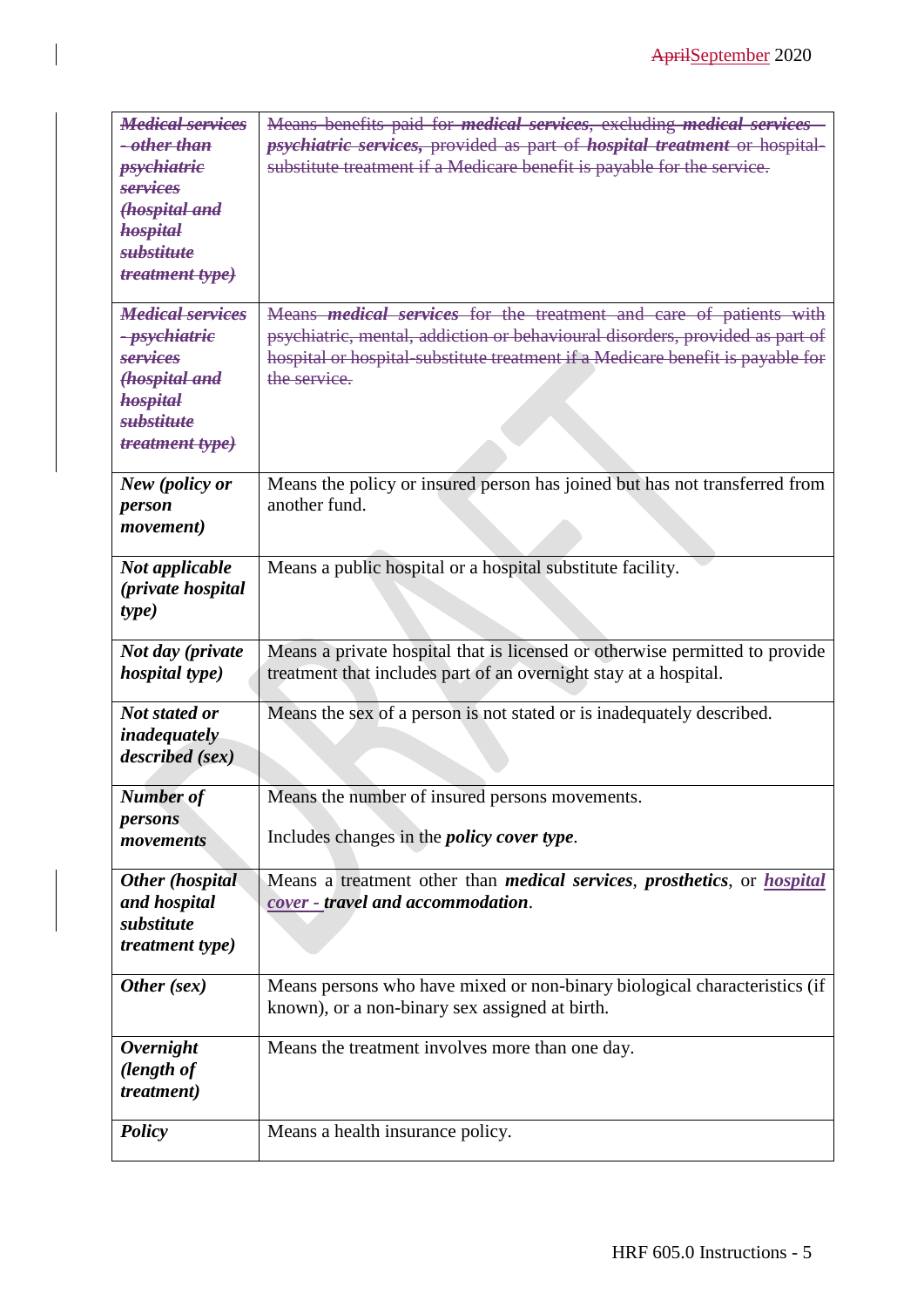| <b>Policy treatment</b>               | Means the type of treatment covered by a policy. The <i>policy treatment types</i>          |
|---------------------------------------|---------------------------------------------------------------------------------------------|
| type                                  | are:                                                                                        |
|                                       | general treatment only;                                                                     |
|                                       | <i>hospital and general treatment combined; and</i>                                         |
|                                       | <i>hospital treatment only.</i>                                                             |
| <b>Policy cover type</b>              | Means the type and number of people covered by a policy.                                    |
|                                       | The <i>policy cover types</i> are:                                                          |
|                                       | single;                                                                                     |
|                                       | <i>family</i> ;                                                                             |
|                                       | single parent;                                                                              |
|                                       | couple;                                                                                     |
|                                       | two plus persons, no adults; and                                                            |
|                                       | three plus adults.                                                                          |
|                                       |                                                                                             |
| Private hospital                      | Means the private hospital insurance product tiers as listed in Schedule 4 of               |
| <i>insurance</i>                      | the Private Health Insurance (Complying Product) Rules 2015.                                |
| <i>product tiers</i>                  | The <i>private hospital insurance product tiers</i> are:                                    |
|                                       | <b>Basic</b> ;                                                                              |
|                                       | <b>Bronze</b> ;                                                                             |
|                                       | Silver; and                                                                                 |
|                                       | Gold.                                                                                       |
|                                       |                                                                                             |
| <b>Prosthetics</b>                    | Means a treatment related to prostheses of the kinds listed in the relevant                 |
| (hospital and                         | legislation.                                                                                |
| hospital                              |                                                                                             |
| substitute                            |                                                                                             |
| <i>treatment type)</i>                |                                                                                             |
| Silver (private                       | Means a policy that:                                                                        |
| hospital                              | a) covers <i>hospital treatment</i> ;                                                       |
| <i>insurance</i>                      | covers at least the treatments in all of the clinical categories<br>b)                      |
| <i>product tier</i> )                 | indicated for a silver policy in Schedule 4 of the Private Health                           |
|                                       | <i>Insurance (Complying Product) Rules 2015; and</i>                                        |
|                                       | c) is not a <b>Gold</b> policy.                                                             |
| <b>Sex</b>                            | Means the distinction between <i>male</i> , <i>female</i> , and others who do not have      |
|                                       | biological characteristics typically associated with either the male or female              |
|                                       | sex.                                                                                        |
| Single (policy                        | Means a policy under which only one person is insured.                                      |
| cover type)                           |                                                                                             |
|                                       |                                                                                             |
| <b>Single parent</b><br>(policy cover | Means a policy under which two or more people are insured, only one of<br>whom is an adult. |
| type)                                 |                                                                                             |
|                                       |                                                                                             |

 $\begin{array}{c} \rule{0pt}{2.5ex} \rule{0pt}{2.5ex} \rule{0pt}{2.5ex} \rule{0pt}{2.5ex} \rule{0pt}{2.5ex} \rule{0pt}{2.5ex} \rule{0pt}{2.5ex} \rule{0pt}{2.5ex} \rule{0pt}{2.5ex} \rule{0pt}{2.5ex} \rule{0pt}{2.5ex} \rule{0pt}{2.5ex} \rule{0pt}{2.5ex} \rule{0pt}{2.5ex} \rule{0pt}{2.5ex} \rule{0pt}{2.5ex} \rule{0pt}{2.5ex} \rule{0pt}{2.5ex} \rule{0pt}{2.5ex} \rule{0$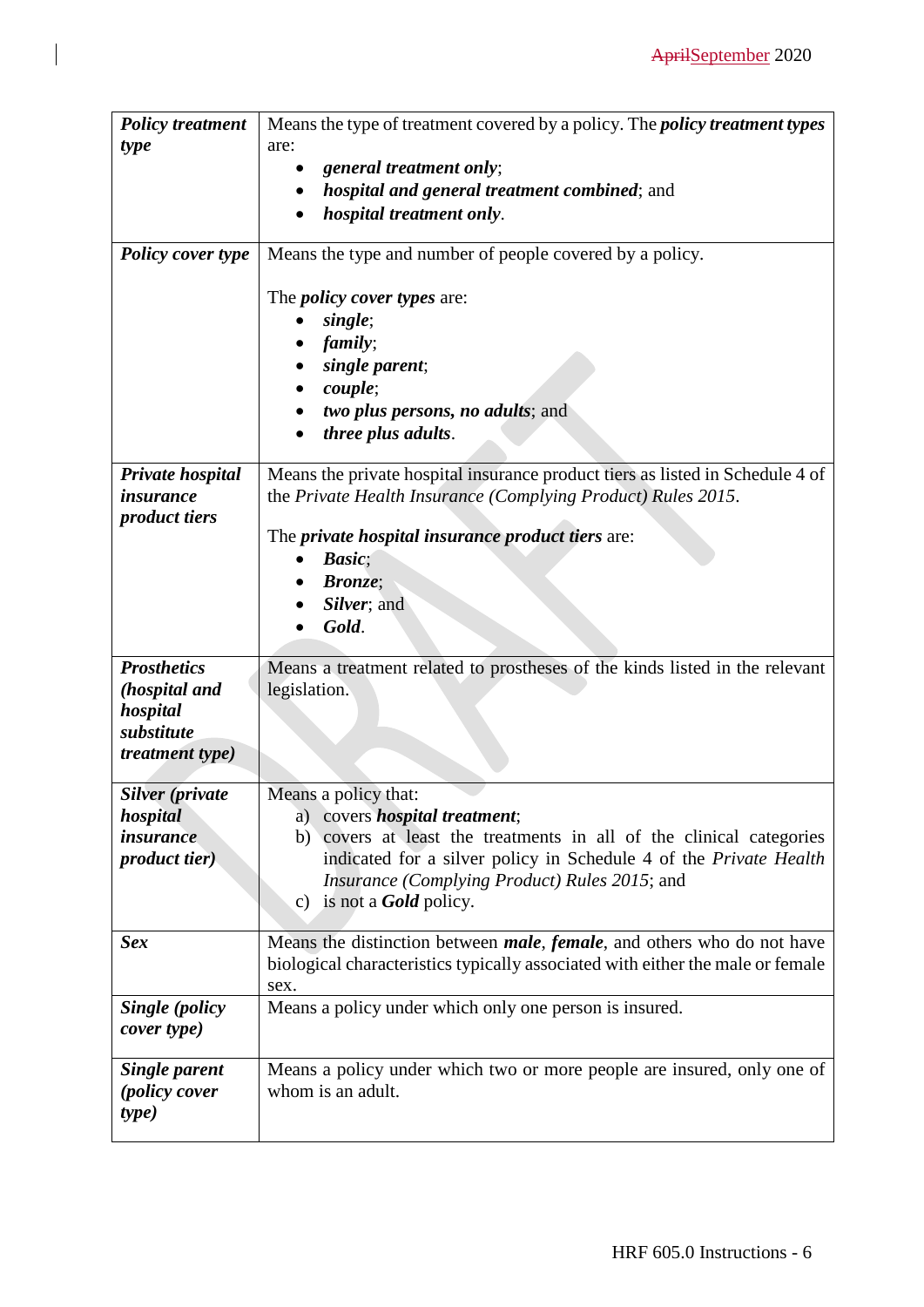| <b>Three plus</b><br><i>adults</i> ( <i>policy</i><br>cover type)                    | Means a policy under which three or more people are insured, at least three<br>of whom are adults.                                                                                                                                                                                                                                                                                                                                                           |
|--------------------------------------------------------------------------------------|--------------------------------------------------------------------------------------------------------------------------------------------------------------------------------------------------------------------------------------------------------------------------------------------------------------------------------------------------------------------------------------------------------------------------------------------------------------|
| <b>Transfer from</b><br>another fund<br>(policy or person<br>movement)               | Means the policy or insured person has transferred from another fund but is<br>not joining as a new fund member to private health insurance.                                                                                                                                                                                                                                                                                                                 |
| <b>Transfer from</b><br>another policy<br>(policy or person                          | Means the policy or insured person has transferred from another <i>policy</i><br><i>treatment type</i> with the same insurer.                                                                                                                                                                                                                                                                                                                                |
| <i>movement</i> )                                                                    | <b>Transfer from another policy refers to transfers between the treatment</b><br>types of hospital treatment only, hospital treatment and general treatment<br>combined and general treatment only. Note that a change in the policy<br>cover type (e.g. single to couple) does not constitute a change in treatment<br>policy.                                                                                                                              |
| <b>Transfer from</b><br>another state<br>(policy or person<br><i>movement</i> )      | Means the policy or insured person has transferred from another state within<br>the same fund.                                                                                                                                                                                                                                                                                                                                                               |
| <b>Transfer to</b><br>another policy<br>(policy or person<br><i>movement</i> )       | Means the policy or insured person has transferred to another <i>policy</i><br><i>treatment type</i> with the same insurer.<br><b>Transfer to another policy refers to transfers between the treatment types</b><br>of hospital treatment only, hospital treatment and general treatment<br>combined and general treatment only. Note that a change in the policy<br>cover type (e.g. single to couple) does not constitute a change in treatment<br>policy. |
| <b>Transfer to</b><br>another state<br><i>(policy or person</i><br><i>movement</i> ) | Means the policy or insured person has transferred to another state within<br>the same fund.                                                                                                                                                                                                                                                                                                                                                                 |
| Two plus<br>persons, no<br>adults (policy<br>cover type)                             | Means a policy under which two or more people are insured, none of whom<br>is an adult.                                                                                                                                                                                                                                                                                                                                                                      |
| <b>Waiting period</b>                                                                | The waiting period for a benefit under an insurance policy is the period:<br>starting at the time the person becomes insured under the policy; and<br>1.<br>ending at the time specified in policy;<br>2.<br>during which the person is not entitled to the benefit.                                                                                                                                                                                         |

 $\begin{array}{c} \rule{0pt}{2.5ex} \rule{0pt}{2.5ex} \rule{0pt}{2.5ex} \rule{0pt}{2.5ex} \rule{0pt}{2.5ex} \rule{0pt}{2.5ex} \rule{0pt}{2.5ex} \rule{0pt}{2.5ex} \rule{0pt}{2.5ex} \rule{0pt}{2.5ex} \rule{0pt}{2.5ex} \rule{0pt}{2.5ex} \rule{0pt}{2.5ex} \rule{0pt}{2.5ex} \rule{0pt}{2.5ex} \rule{0pt}{2.5ex} \rule{0pt}{2.5ex} \rule{0pt}{2.5ex} \rule{0pt}{2.5ex} \rule{0$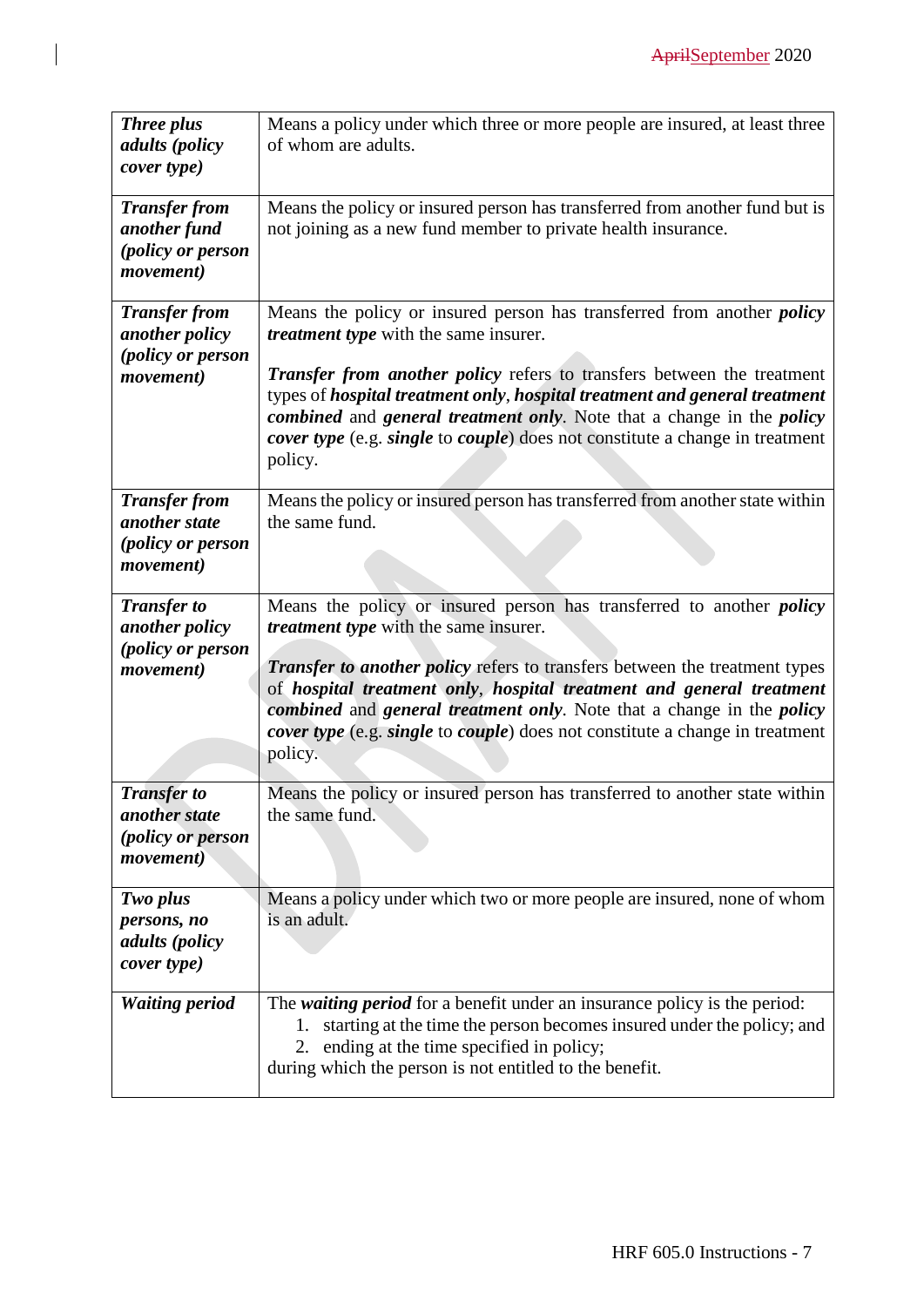## **Psychiatric care definitions**

| <b>Benefits paid</b>           | The <b>benefits paid</b> under a psychiatric care waiting period exemption<br>means the total eligible benefits paid by the PHI for an episode that<br>occurred during the two months waived period for the quarter.                                                                                                                                                                                                                                                                                                                                                                                                                                          |
|--------------------------------|---------------------------------------------------------------------------------------------------------------------------------------------------------------------------------------------------------------------------------------------------------------------------------------------------------------------------------------------------------------------------------------------------------------------------------------------------------------------------------------------------------------------------------------------------------------------------------------------------------------------------------------------------------------|
| <b>First admission</b>         | To be considered a first admission with psychiatric care waiting period<br>exemption, a first admission must have occurred within the first two<br>months of the upgrade and the person must have decided to use the once-<br>off exemption for the admission.                                                                                                                                                                                                                                                                                                                                                                                                |
| <b>Subsequent</b><br>admission | Means subsequent admissions to a hospital for the same condition as the<br>initial admission. To be considered a <i>subsequent admission</i> with waiting<br><i>period</i> exemption, a <i>subsequent admission</i> must have occurred within the<br>waived period.                                                                                                                                                                                                                                                                                                                                                                                           |
| <b>Used</b>                    | A psychiatric care waiting period exemption has been used if:<br>a person transfers to a policy which provides higher benefits for<br>psychiatric treatment than the benefit for psychiatric treatment<br>under the old policy;<br>the person makes a claim under the new policy for psychiatric<br>treatment within the first two months following the product<br>upgrade; and<br>the person decides to utilise the once-off exemption and receive<br>higher benefits for that admission.<br>A psychiatric care waiting period exemption has not been used if all of the<br>above do not apply, or if the <i>waiting period</i> exemption is not applicable. |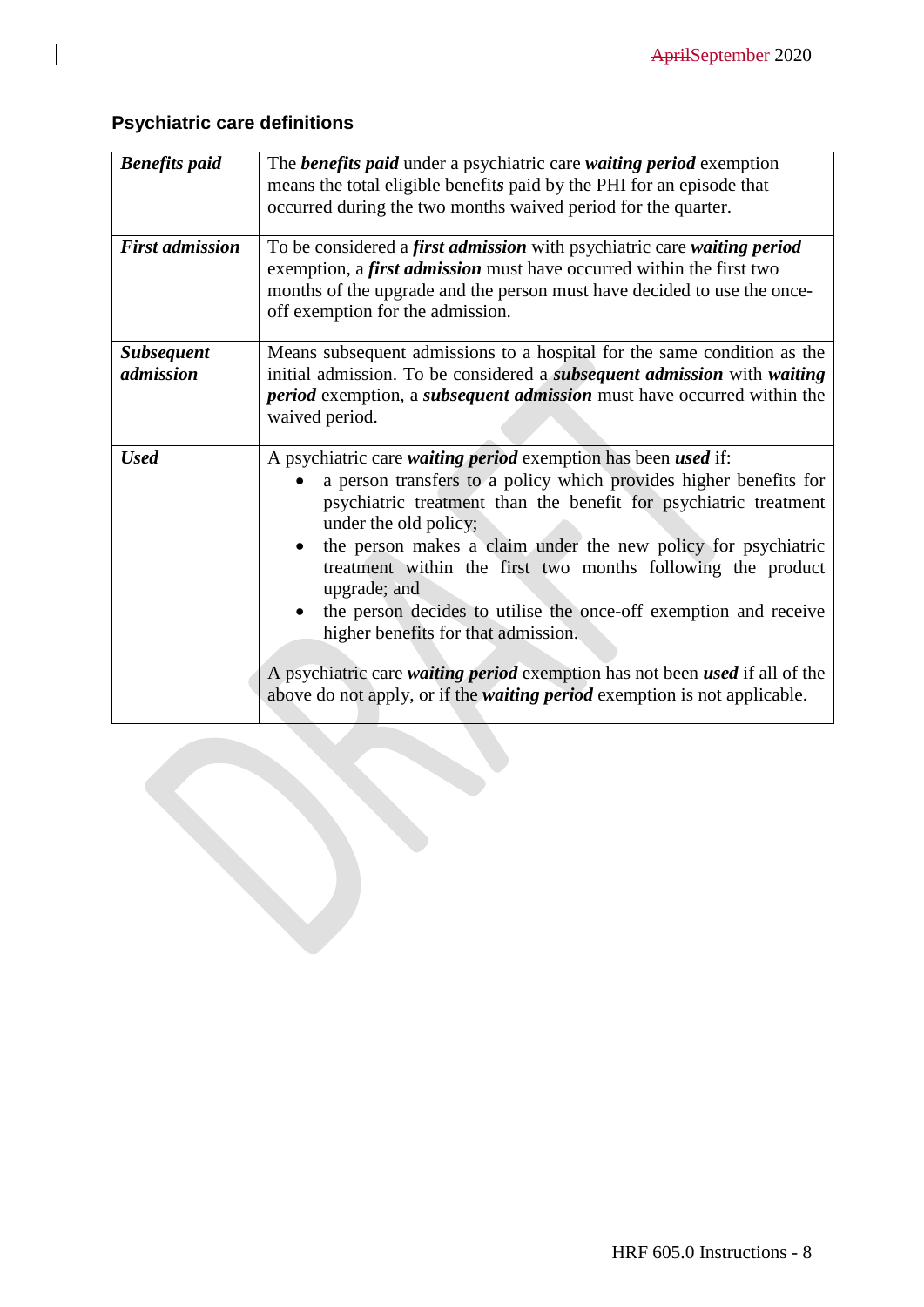## **Specific instructions**

| Column 1        | Report the number of persons movements during the reporting period.                                           |
|-----------------|---------------------------------------------------------------------------------------------------------------|
| Column 2        | Report according to the <i>sex</i> of the insured persons (see item 1 for further<br>details).                |
| Column 3        | Report the <i>age</i> of the insured persons.                                                                 |
| Column 4        | Report the policy or person movement reason (see item 1 for further<br>details).                              |
| Column 5        | Report the <i>private hospital insurance product tier</i> (see item 1 for further<br>details).                |
| Column 6        | Report the <i>policy treatment type</i> (see item 1 for further details).                                     |
| <b>Column 7</b> | Report the relevant geographical area (see item 1 for further details).                                       |
| <b>Column 8</b> | Report whether a psychiatric care waiting period exemption has been used<br>(see item 1 for further details). |

## **Table 1: Movements of insured persons**

| Item 1 | Report the number of persons movements during the reporting period for |
|--------|------------------------------------------------------------------------|
|        | each unique combination of:                                            |
|        | $sex$ ;                                                                |
|        | age;                                                                   |
|        | policy or person movement reason;                                      |
|        | private hospital insurance product tier;                               |
|        | <i>policy treatment type;</i>                                          |
|        | geographical area; and                                                 |
|        | psychiatric care <i>waiting period</i> exemption.                      |
|        | The <i>sex</i> options are:                                            |
|        | female;                                                                |
|        | male;                                                                  |
|        | <i>other</i> ; and                                                     |
|        | not stated or inadequately described.                                  |
|        | The policy or person movement reasons are:                             |
|        | discontinued;                                                          |
|        | new:                                                                   |
|        | <i>transfer from another fund;</i>                                     |
|        | <i>transfer from another policy;</i>                                   |
|        | transfer from another state;                                           |
|        | <i>transfer to another policy</i> ; and                                |
|        | transfer to another state.                                             |
|        |                                                                        |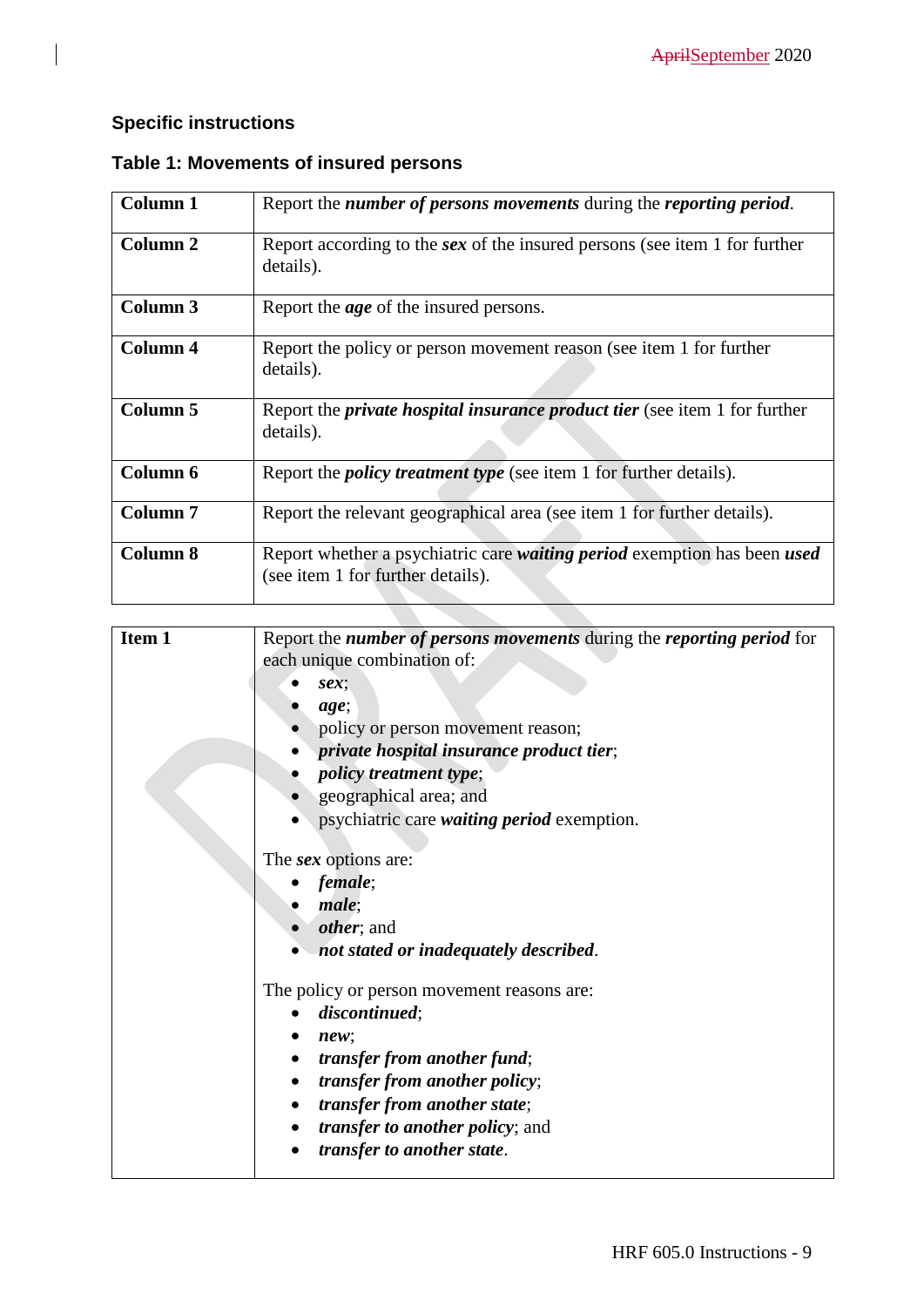| The <i>private hospital insurance product tiers</i> are:          |
|-------------------------------------------------------------------|
| Basic;                                                            |
| <b>Bronze</b> ;                                                   |
| Silver;                                                           |
| Gold; and                                                         |
| not applicable.                                                   |
| The <i>policy treatment types</i> are:                            |
| general treatment only;                                           |
| <i>hospital and general treatment combined; and</i>               |
| hospital treatment only.                                          |
| The geographical areas are:                                       |
| New South Wales (NSW);                                            |
| Victoria (VIC);                                                   |
| • Queensland (QLD);                                               |
| South Australia (SA);<br>$\bullet$                                |
| • Western Australia (WA);                                         |
| Tasmania (TAS);<br>$\bullet$                                      |
| Australian Capital Territory (ACT); and                           |
| Northern Territory (NT).<br>$\bullet$                             |
| The psychiatric care <i>waiting period</i> exemption options are: |
| used;                                                             |
| not <i>used</i> ; and<br>$\bullet$                                |
| not applicable.                                                   |
|                                                                   |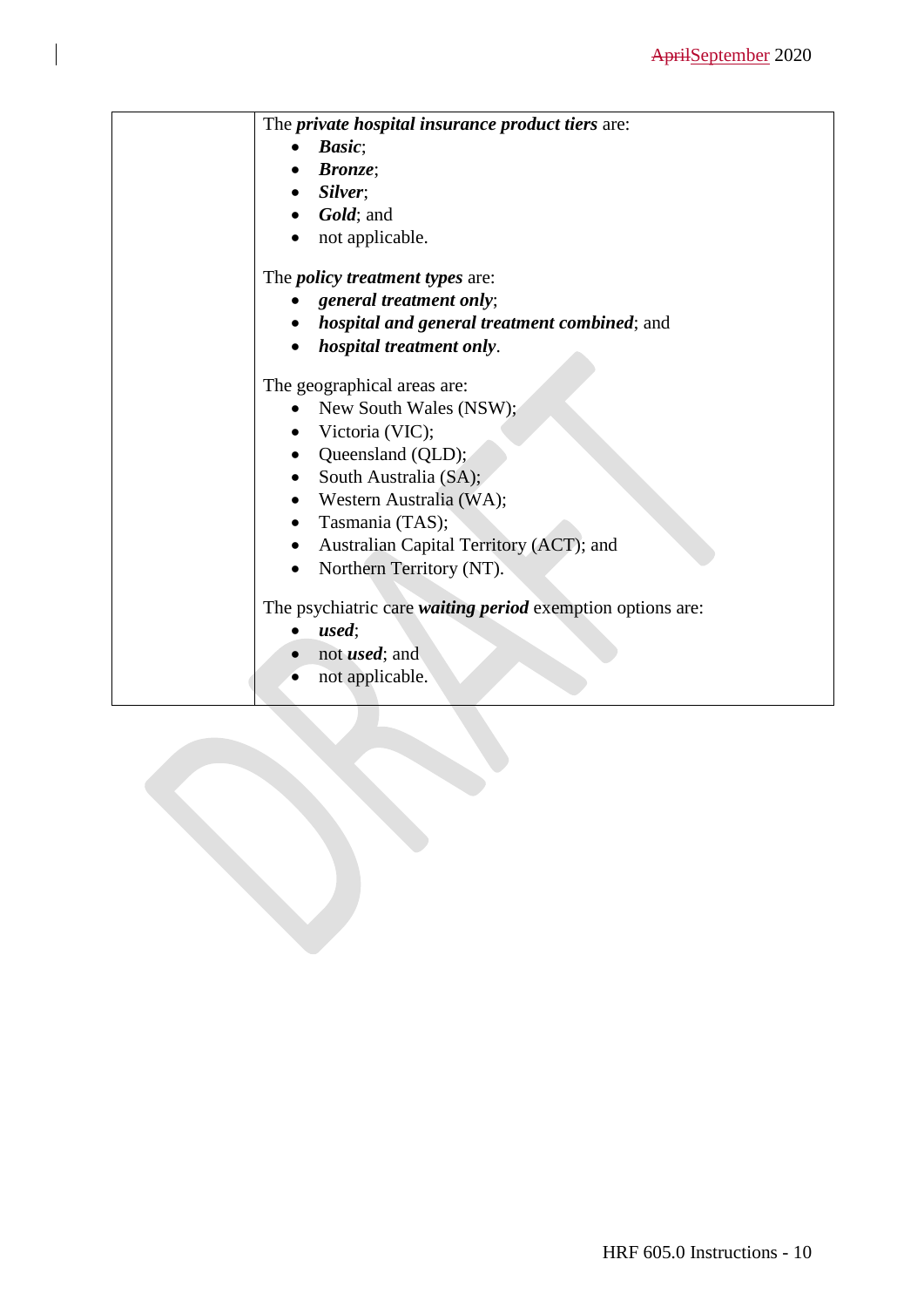## **Table 2: Insured persons**

| <b>Column 1</b>     | Report the number of insured persons as at the last day of the <i>reporting</i><br>period.                   |
|---------------------|--------------------------------------------------------------------------------------------------------------|
| Column <sub>2</sub> | Report according to the sex of the insured persons (see item 2 for further<br>details).                      |
| <b>Column 3</b>     | Report the <i>age</i> of the insured persons.                                                                |
| Column 4            | Report the <i>private hospital insurance product tier</i> (see item 2 for further<br>details).               |
| Column 5            | Report the <i>policy cover type</i> (see item 2 for further details).                                        |
| Column 6            | Report the <i>policy treatment type</i> (see item 2 for further details).                                    |
| Column <sub>7</sub> | Report the value of the <i>excess and co-payment</i> -amounts.                                               |
| <b>Column 8</b>     | Report the age-based discount amount as a percentage (see item 2 for<br>further details).                    |
| Column 9            | Report the relevant geographical area (see item 2 for further details).                                      |
| Column 10           | Report whether a psychiatric care waiting period exemption has been used<br>(see item 2 for futher details). |

| Item <sub>2</sub> | Report the number of insured persons as at the last day of the <i>reporting</i><br><i>period</i> for each unique combination of: |
|-------------------|----------------------------------------------------------------------------------------------------------------------------------|
|                   | $sex$ ;                                                                                                                          |
|                   | age;                                                                                                                             |
|                   | <i>private hospital insurance product tier;</i>                                                                                  |
|                   | <i>policy cover type;</i>                                                                                                        |
|                   | <i>policy treatment type;</i>                                                                                                    |
|                   | excess and co-payment amounts;                                                                                                   |
|                   | age-based discount amount;                                                                                                       |
|                   | geographyical area; and                                                                                                          |
|                   | psychiatric care <i>waiting period</i> exemption.                                                                                |
|                   | The <i>sex</i> options are:                                                                                                      |
|                   | female;                                                                                                                          |
|                   | male;                                                                                                                            |
|                   | <i>other</i> ; and                                                                                                               |
|                   | not stated or inadequately described.                                                                                            |
|                   | The <i>private hospital insurance product tiers</i> are:                                                                         |
|                   | Basic;                                                                                                                           |
|                   | <i>Bronze</i> ;                                                                                                                  |
|                   | Silver;                                                                                                                          |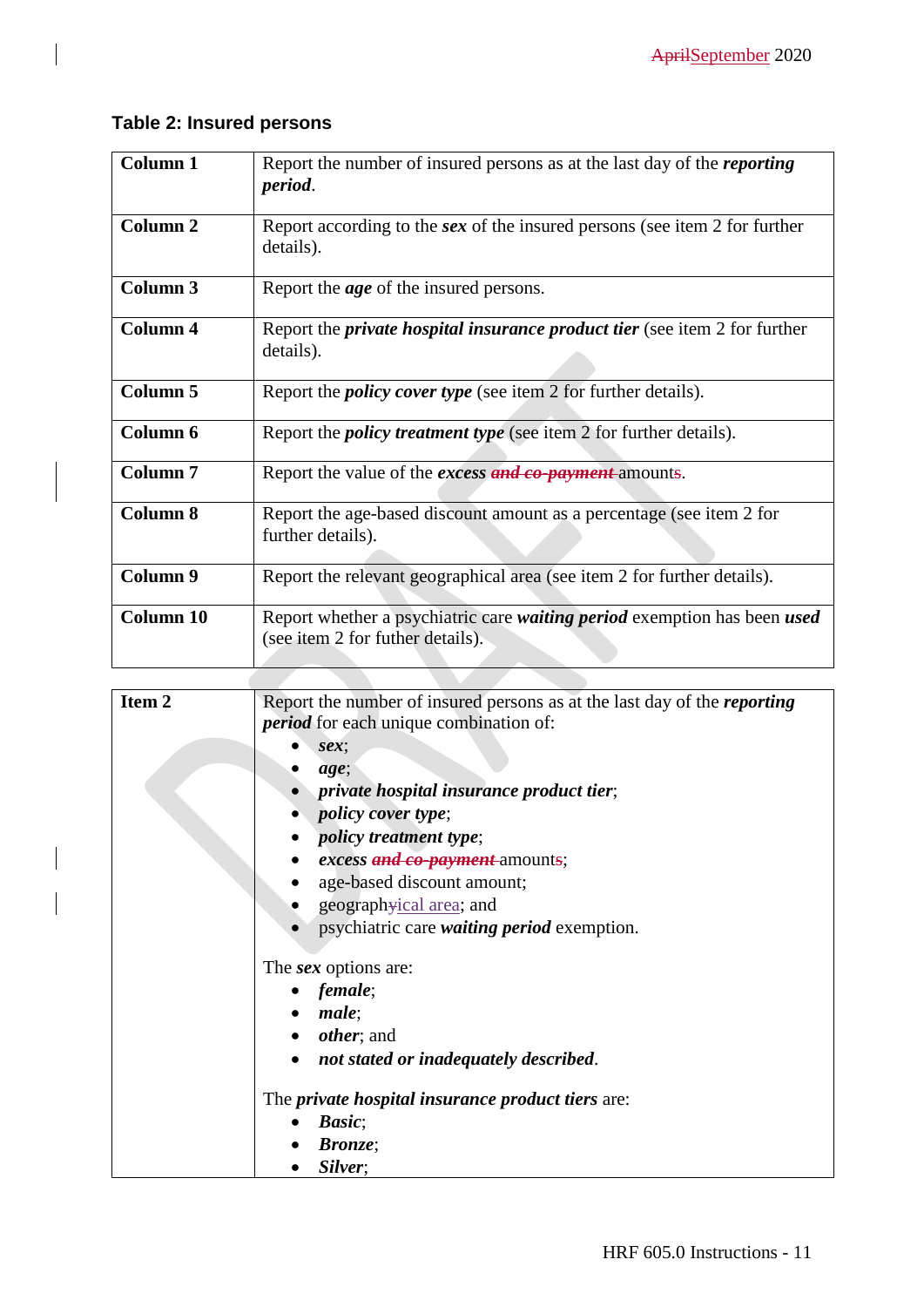| Gold; and                                                  |
|------------------------------------------------------------|
| not applicable.                                            |
|                                                            |
| The <i>policy cover types</i> are:                         |
| single;                                                    |
| family;                                                    |
| single parent;                                             |
| couple;                                                    |
| two plus persons, no adults; and                           |
| <i>three plus adults.</i>                                  |
| The <i>policy treatment types</i> are:                     |
| general treatment only;                                    |
| hospital and general treatment combined; and               |
| hospital treatment only.                                   |
|                                                            |
| The age-based discount amount options are:                 |
| N/A;                                                       |
| 2%;                                                        |
| $4\%$ ;                                                    |
| 6%;                                                        |
| 8%; and                                                    |
| 10%.                                                       |
| The geographical areas are:                                |
| New South Wales (NSW);                                     |
| Victoria (VIC);                                            |
| • Queensland (QLD);                                        |
| South Australia (SA);                                      |
| Western Australia (WA);                                    |
| Tasmania (TAS);                                            |
| Australian Capital Territory (ACT); and                    |
| Northern Territory (NT).                                   |
|                                                            |
| The psychiatric care waiting period exemption options are: |
| used;                                                      |
| not <i>used</i> ; and                                      |
| not applicable.                                            |
|                                                            |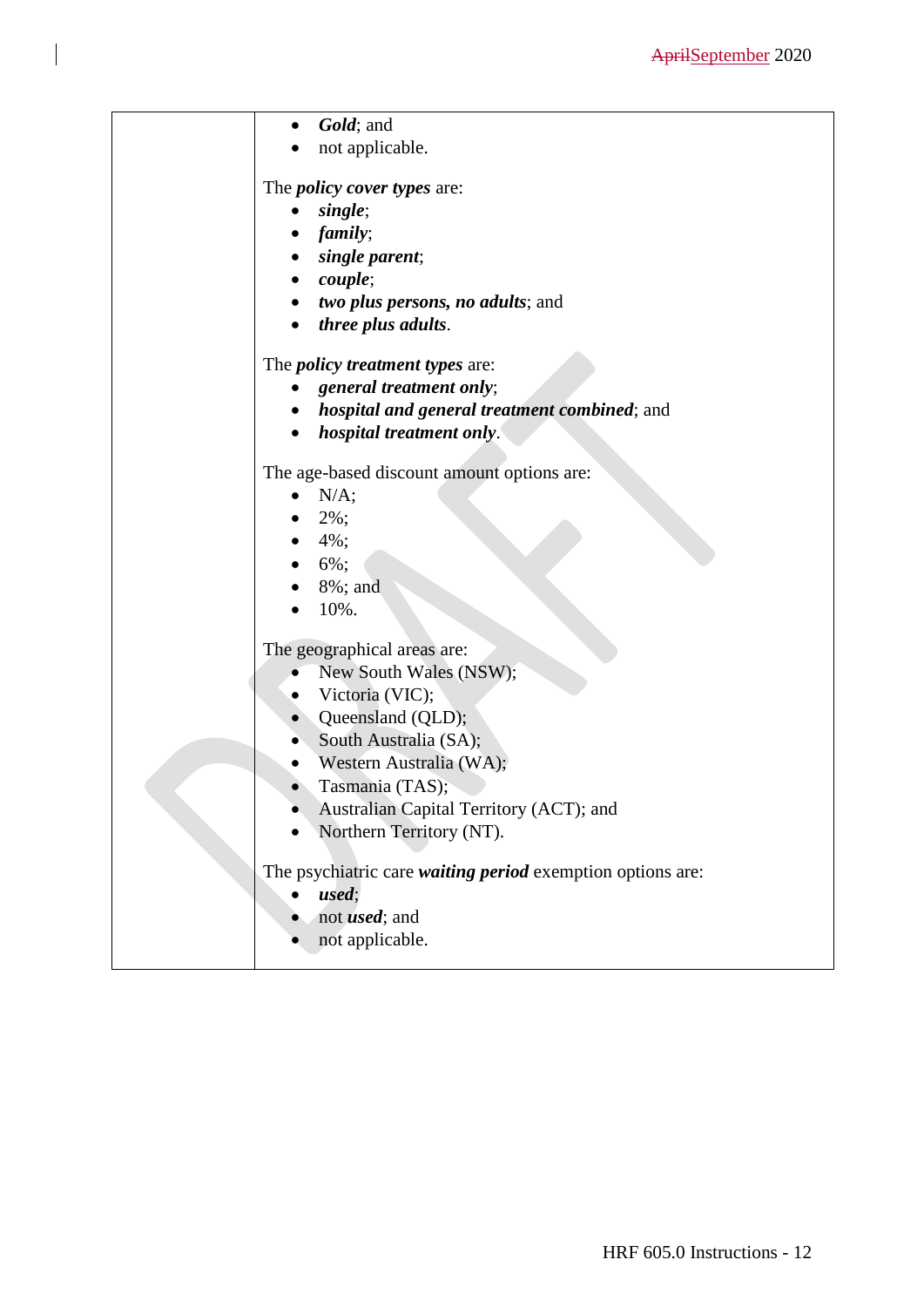## **Table 3: Policies**

| Column 1 | Report the number of policies as at the last day of the <i>reporting period</i> .       |
|----------|-----------------------------------------------------------------------------------------|
| Column 2 | Report the private hospital insurance product tier (see item 3 for further<br>details). |
| Column 3 | Report the <i>policy cover type</i> (see item 3 for further details).                   |
| Column 4 | Report the <i>policy treatment type</i> (see item 3 for further details).               |
| Column 5 | Report the value of the <i>excess</i> and co-payment-amounts.                           |
| Column 6 | Report the relevant geographical area (see item 3 for further details).                 |

| Item 3 | Report the number of policies as at the last day of the <i>reporting period</i> for |
|--------|-------------------------------------------------------------------------------------|
|        | each unique combination of:                                                         |
|        | private hospital insurance product tier;                                            |
|        | <i>policy cover type</i> ;                                                          |
|        | <i>policy treatment type</i> ;                                                      |
|        | excess and co-payment amounts; and                                                  |
|        | geographical areay.                                                                 |
|        | The <i>private hospital insurance product tiers</i> are:                            |
|        | <b>Basic</b> ;                                                                      |
|        | <b>Bronze:</b>                                                                      |
|        | Silver;                                                                             |
|        | $\bullet$ <i>Gold</i> ; and                                                         |
|        | not applicable.                                                                     |
|        | The <i>policy cover types</i> are:                                                  |
|        | single;                                                                             |
|        | family;                                                                             |
|        | single parent;                                                                      |
|        | couple;                                                                             |
|        | <i>two plus persons, no adults; and</i>                                             |
|        | three plus adults.                                                                  |
|        | The <i>policy treatment types</i> are:                                              |
|        | general treatment only;                                                             |
|        | • hospital and general treatment combined; and                                      |
|        | hospital treatment only.                                                            |
|        | The geographical areas are:                                                         |
|        | New South Wales (NSW);                                                              |
|        | Victoria (VIC);                                                                     |
|        | Queensland (QLD);                                                                   |
|        | South Australia (SA);                                                               |
|        | Western Australia (WA);                                                             |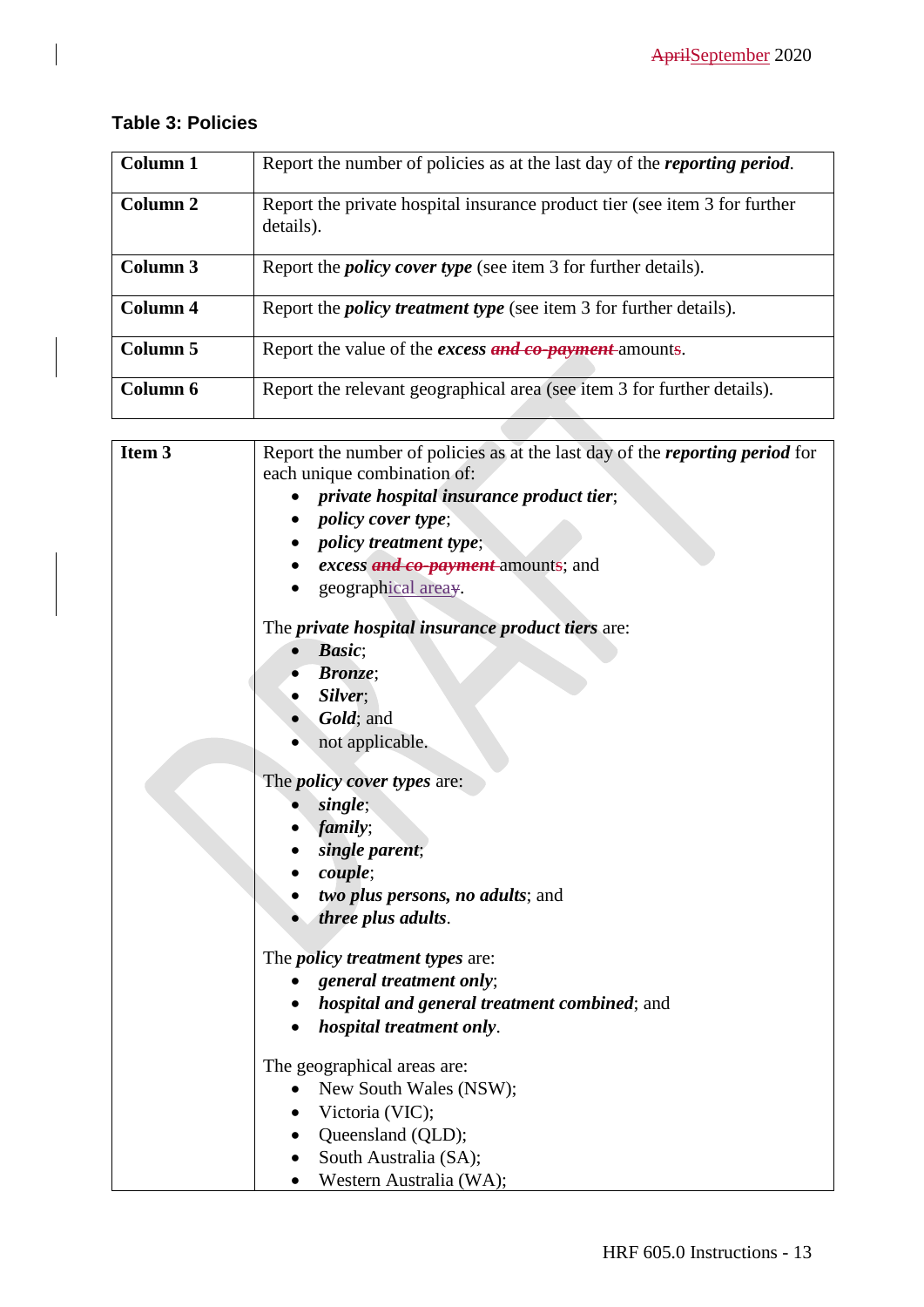| • Tasmania $(TAS)$ ;<br>Australian Capital Territory (ACT); and<br>• Northern Territory $(NT)$ . |  |
|--------------------------------------------------------------------------------------------------|--|
|--------------------------------------------------------------------------------------------------|--|

## **Table 4: Hospital sServices, benefits, fees charged, treatment days and episodes**

| <b>Column 1</b>     | Report the number of services during the <i>reporting period</i> .                                                                                                                |
|---------------------|-----------------------------------------------------------------------------------------------------------------------------------------------------------------------------------|
| Column <sub>2</sub> | Report the value of benefits paid during the <i>reporting period</i> .                                                                                                            |
| Column <sub>3</sub> | Report the value of fees charged during the <i>reporting period</i> .                                                                                                             |
| <b>Column 4</b>     | Report the number of treatment days during the <i>reporting period</i> .                                                                                                          |
| <b>Column 5</b>     | Report the number of episodes during the <i>reporting period</i> .                                                                                                                |
| Column 6            | Report the <i>age</i> of the insured persons.                                                                                                                                     |
| <b>Column 7</b>     | Report the hospital and hospital substitute treatment type (see item 4 for<br>further details).                                                                                   |
| <b>Column 8</b>     | Report whether psychiatric care has been provided (see item 4 for further<br>details). Report the relevant geographical area (see item 4 for further<br>details).                 |
| Column 9            | Report the relevant geographical area (see item 4 for further details). Report<br>the admission category (see item 4 for further details).                                        |
| <b>Column 10</b>    | Report the admission category (see item 4 for further details). Report the<br>hospital type (see item 4 for further details).                                                     |
| <b>Column 11</b>    | Report the hospital type (see item 4 for further details). Report the private<br>hospital type (see item 4 for further details).                                                  |
| <b>Column 12</b>    | Report the private hospital type (see item 4 for further details). Report the<br>length of treatment (see item 4 for further details).                                            |
| Column 13           | Report the length of treatment (see item 4 for further details). Report<br>whether a psychiatric care waiting period exemption has been used (see<br>item 4 for further details). |
| <b>Column 14</b>    | Report whether a psychiatric care waiting period exemption has been used<br>(see item 4 for further details).                                                                     |
|                     |                                                                                                                                                                                   |

| Item 4 | Report the number of services, benefits paid, fees charged, number of        |
|--------|------------------------------------------------------------------------------|
|        | treatment days and number of episodes during the <i>reporting period</i> for |
|        | each unique combination of:                                                  |
|        | age:                                                                         |
|        | hospital and hospital substitute treatment type;                             |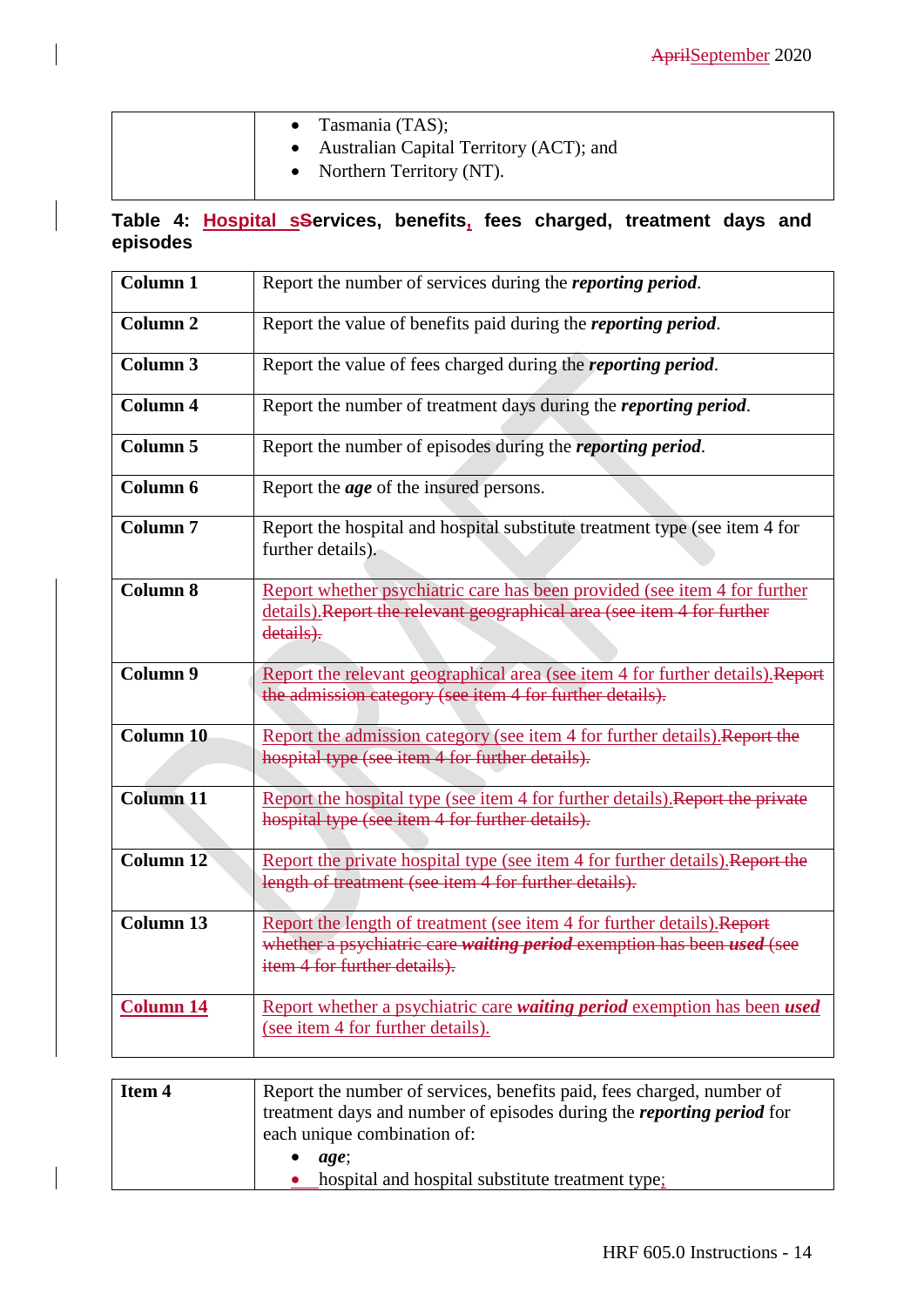| psychiatric care;                                         |
|-----------------------------------------------------------|
| geographyical area;                                       |
| admission type;                                           |
| hospital type;                                            |
| private hospital type;                                    |
| length of treatment; and                                  |
| psychiatric care <i>waiting period</i> exemption.         |
|                                                           |
| The hospital and hospital substitute treatment types are: |
| • medical services - other than psychiatric services;     |
| medical services - psychiatric services;                  |
| other;                                                    |
| <i>prosthetics</i> ;                                      |
| hospital cover - travel and accommodation; and            |
| not applicable.<br>$\bullet$                              |
|                                                           |
| The psychiatric care opetions are:                        |
| yes; and                                                  |
| no.                                                       |
|                                                           |
| The geographical areas are:                               |
| New South Wales (NSW);                                    |
| Victoria (VIC);                                           |
| Queensland (QLD);                                         |
| South Australia (SA);<br>$\bullet$                        |
| Western Australia (WA);                                   |
| Tasmania (TAS);                                           |
| Australian Capital Territory (ACT); and                   |
| Northern Territory (NT).                                  |
|                                                           |
| The admission categories are:                             |
| first admission;                                          |
| subsequent admission; and                                 |
| not applicable.                                           |
|                                                           |
| The hospital types are:                                   |
| public hospital;                                          |
| private hospital; and                                     |
| hospital substitute; and                                  |
| not hospital.                                             |
|                                                           |
| The private hospital types are:                           |
| day;                                                      |
| <i>not day</i> ; and                                      |
| not applicable.                                           |
| The length of treatment options are:                      |
| overnight;                                                |
| <i>day</i> ; and                                          |
|                                                           |